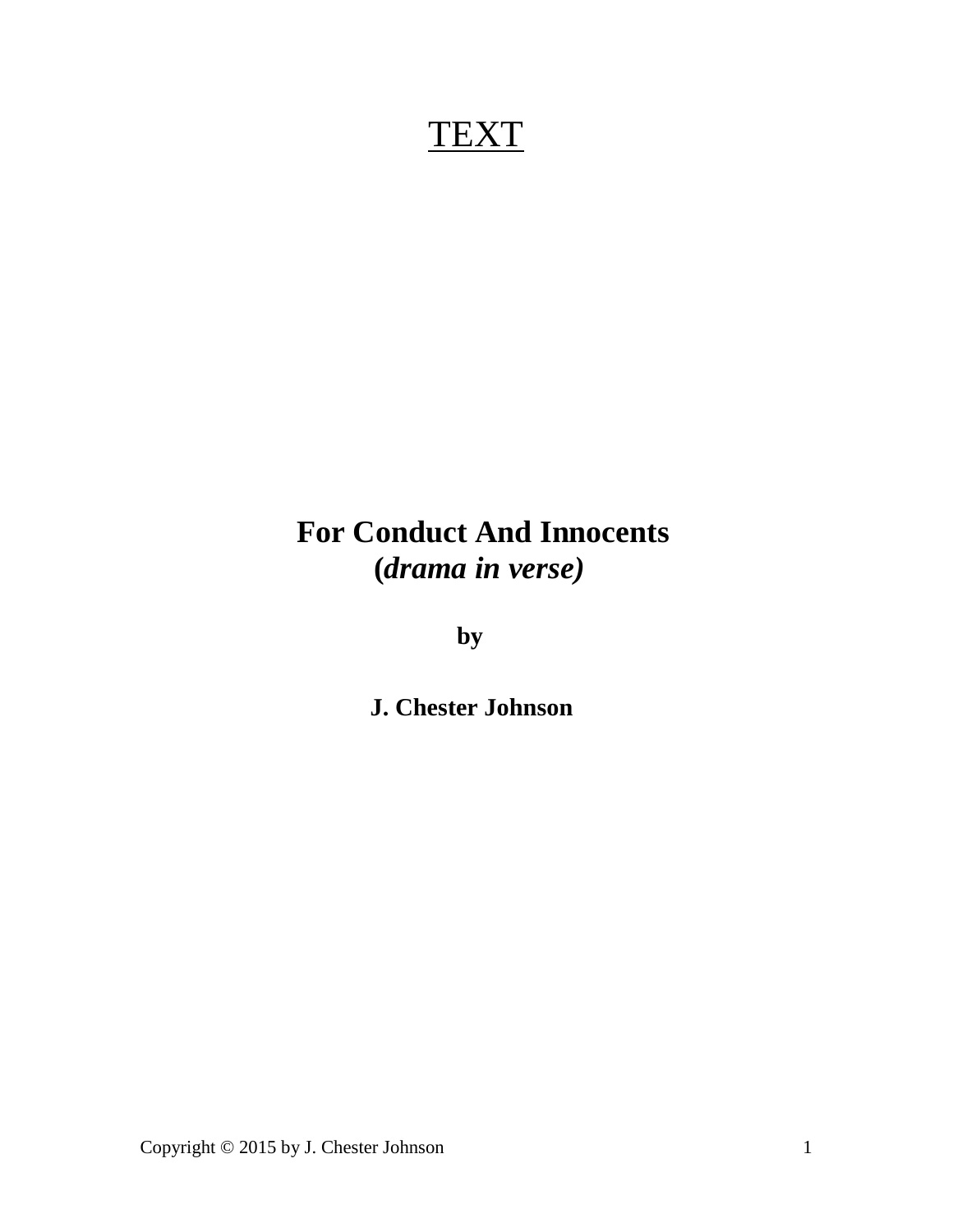## Dietrich Bonhoeffer: Germany's Jeremiah

Born 1906 in Breslau, Germany (now, part of Poland) into a prominent, but not particularly religious family, Dietrich Bonhoeffer embraced the teachings of Protestantism early, becoming a well-known theologian and acclaimed writer while still in his twenties. When most of the Church leadership in Germany crumbled under the weight of Nazism, Bonhoeffer and a group of colleagues set about establishing the Confessing Church as a moral and spiritual counterforce. Bonhoeffer also plotted with a group of co-conspirators to overthrow Hitler; toward that end, he participated in organizing efforts to assassinate the Nazi leader. Arrested in April, 1943, Bonhoeffer remained in prison for the rest of his life. Remnants of the Hitler command were so obsessed with Bonhoeffer's death that they executed him at the Flossenburg concentration camp, located near the Czechoslovakian border, on April 9, 1945, only two weeks before American liberation of the camp. Stripped of clothing, tortured and led naked to the gallows yard, he was then hanged from a tree.

In 1930, Dietrich Bonhoeffer arrived here in New York City from Germany with a doctorate of theology and additional graduate work in hand and with some experience as a curate for a German-speaking congregation in Barcelona, Spain. He had been awarded a fellowship to Union Theological Seminary, where he came under the influence of many of the leading theological luminaries of the day, including Reinhold Niebuhr, a major force for social ethics. While a teaching fellow at Union, Bonhoeffer was especially engaged, through a fellow student, Franklin Fisher, in Abyssinian Baptist Church – so much so that he taught Sunday School there and occasionally was allowed to preach by the then senior minister, Adam Clayton Powell, Sr. To Bonhoeffer, Abyssinian reflected, in many ways, his expectations for a Christian community. Inspired and invigorated by the mutual support, mutual service, and social action at Abyssinian, he had also been moved by the sermons and fell in love with the music, the spirituals. During this time, he bought many spiritual records, which he took back with him to Germany the following year. Those recordings later served as a source of solace and strength for him and his students in Finkenwalde, Germany at the Confessing Church's illegal seminary for which Bonhoeffer functioned as director.

Several years following, in 1939, Bonhoeffer returned to Union very briefly as a lecturer; after only a few weeks, he concluded he did not belong in the safe haven of America and that he had to go back to the struggle in Germany and work even more earnestly against the evil regime of Nazism if he had any claim to shape Germany's future. Upon his return to Germany, Bonhoeffer focused his efforts on numerous anti-government activities that included the supplying of assistance to Jews and creating a network, both inside and outside the country, of clergy and others seeking peace.

Born a few years into the  $20<sup>th</sup>$  century, Dietrich Bonhoeffer was forged by war and domestic turmoil in his beloved Germany. Confronted with Nazism that proved intent on eliminating the Jews, Bonhoeffer, often called "Germany's Jeremiah," drew on the best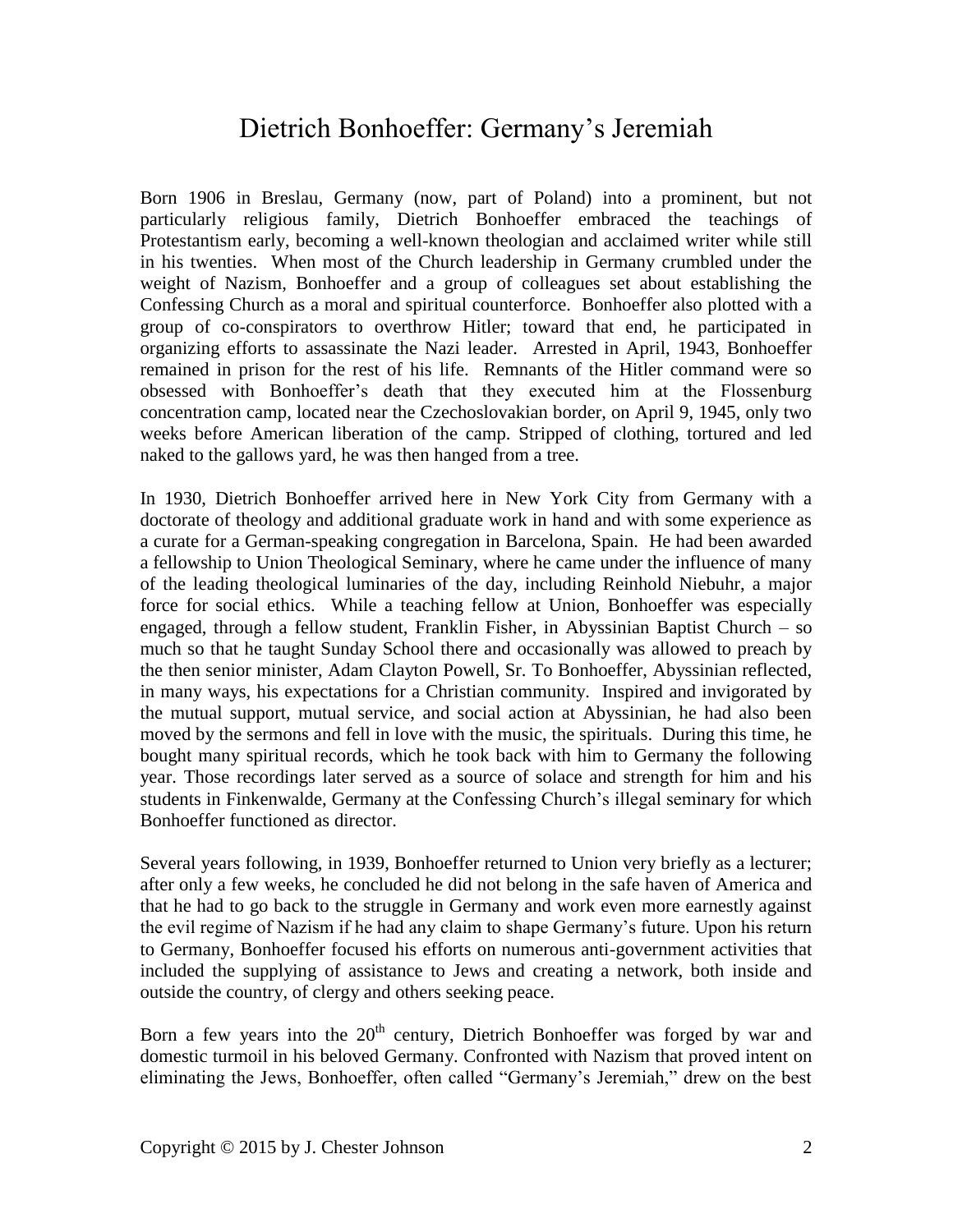and wealth of the Judeo-Christian legacy and on the love for and by God to gain the personal strength to try to put a stick in the spokes of the Nazi wheel.

For Bonhoeffer, scripture itself was not a series of words on a page; rather, scripture extrudes human properties, for it encompasses us, it warns us, we are part of it, and it is part of us. The following is an excerpt from Psalm 74: "The enemy has laid waste everything in your sanctuary. . .They set fire to your holy place; they defiled the dwelling-place of your name and razed it to the ground. They said to themselves, 'Let us destroy them altogether.' They burned down all the meeting-places of God in the land." Bonhoeffer jotted down the date of November 9, 1938 beside this psalm in the margin of his prayer book – the date of Krystallnacht, the Night of Broken Glass, when Jewish synagogues, homes and stores were destroyed, and terror shot through the Jewish community in Germany and parts of Austria. Bonhoeffer had earlier declared: "One may not sing Gregorian chants unless he stands with the Jews."

Likewise, the words of the Sermon On The Mount to Bonhoeffer were not abstruse, were not separate from the way we should behave; to him, the Sermon had not become a set of idealized acts no one could possibly achieve – on the contrary, to Bonhoeffer, we shall love our enemies and pray for those who persecute us, we shall hold secret our giving to others, and if someone asks for our coat, we should offer more. The Sermon On The Mount stands as a crucible by which one should live fully.

The complexities of the man led to unusual ironies. Though a person of transparency, Bonhoeffer carried out the tasks of a double agent for the Allies when employed by the Abwehr, the German military intelligence service, furnishing information about internal matters in Germany to the Allies through various ecumenical clergy contacts. Further, though a pacifist, much of his time from 1939 to his arrest in 1943 was dedicated to organizational efforts to kill Adolph Hitler. Notwithstanding these and other apparent incongruities exhibited by Bonhoeffer, we should appreciate that such ironies are the stuff of an honorable and sophisticated man searching for and discerning his own personal theology and his unique place and role on earth. Bonhoeffer's brother-in-law understood the uncommon qualities of the man, his special mission and martyrdom, describing, in the following words, the mood that surrounded a memorial service for Dietrich Bonhoeffer in England more than three months after his execution: "Those who attended the service held at Holy Trinity in London at the instigation of the Bishop of Chicester on July  $27<sup>th</sup>$ , 1945, felt that, on April 9, 1945, when Dietrich Bonhoeffer met his death at the hands of the SS guards, something had happened in Germany that could not be measured by human standards. They felt that God Himself had intervened in the most terrible struggle the world has witnessed so far by sacrificing one of His most faithful and courageous sons to expiate the crimes of a diabolical regime and to revive the spirit in which the civilization of Europe has to be rebuilt."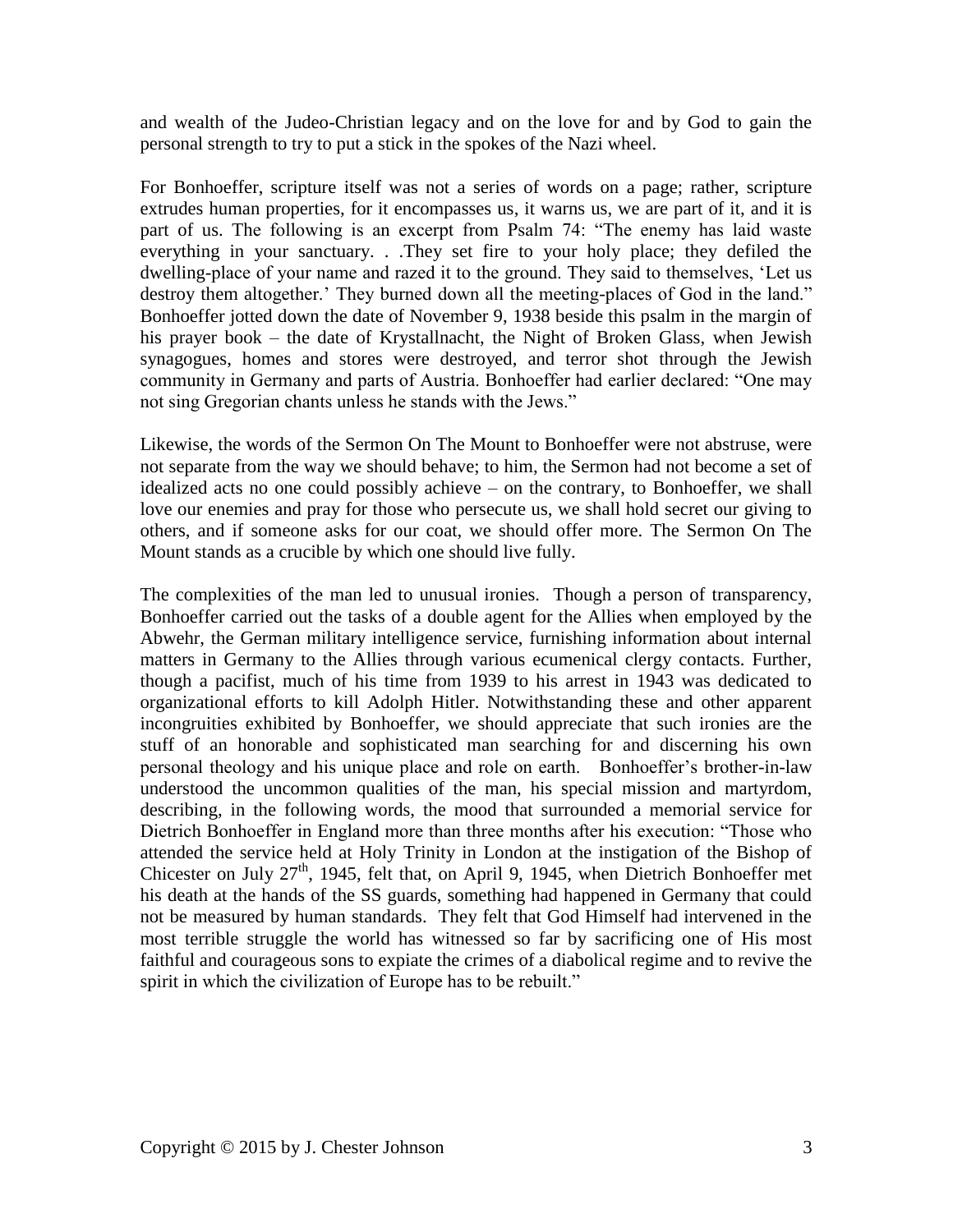## Author's Comments

The conversations within *For Conduct And Innocents* are, of course, fictionalized; however, Bonhoeffer's presence in the particular locations at the particular times, when discourse occurs in this drama in verse, is historically accurate. For this composition, I found it necessary to invoke liberties with certain characters. As an example, Dietrich Bonhoeffer was one month shy of his thirty-seventh birthday and Maria von Wedemeyer only eighteen at the time of their engagement in January, 1943; accounting for these facts, I simply could not fathom a dialogue during the crucial period immediately preceding the theologian's arrest, encompassing the subjects and issues explored in *For Conduct And Innocents*, between Bonhoeffer and a teenage woman. He had something to say about this intrinsic problem himself in a letter, dated July 21, 1944, from prison to his close friend and associate, Eberhard Bethge: "Perhaps the time will come one day when I can talk to Maria like this; I very much hope so. But I can't expect it of her yet." Indeed, later in life, Maria voiced her own misgivings about the effects of her age at the time of engagement to Bonhoeffer, expressed to her sister, Ruth-Alice von Bismarck, in February, 1976: "I was so young at that time. The thing is, I'd also like to be associated with Dietrich as the person I am now." The audience should observe I have made several adjustments to actual history, including the name and presumed age of the fiancée in the drama – thus, Gertrude was created.

Also, for the part of Richard N., there is no one individual on whom the role is based, but rather, it embodies a collage or amalgam of friends and persons intensely connected to Bonhoeffer's life, goals and labors – maybe, Eberhard Bethge (the theologian's closest friend), biographer of Bonhoeffer; maybe, Karl Barth and Reinhold Niebuhr, two important influences; also, of coincidence, Reinhold Niebuhr's brother, also a eminent theologian, who had little, if any, contact with Bonhoeffer, but who nevertheless held the name, Richard, so it was rather easy to combine the brothers into "Richard N," the character, but this association can go just so far since the part played in this drama in verse is obviously and distinctly that of a German, and the Niebuhr brothers were Americans, though their family's roots were only briefly removed from Germany. I trust the audience will forgive these accommodations and understand the usefulness of the latitude taken.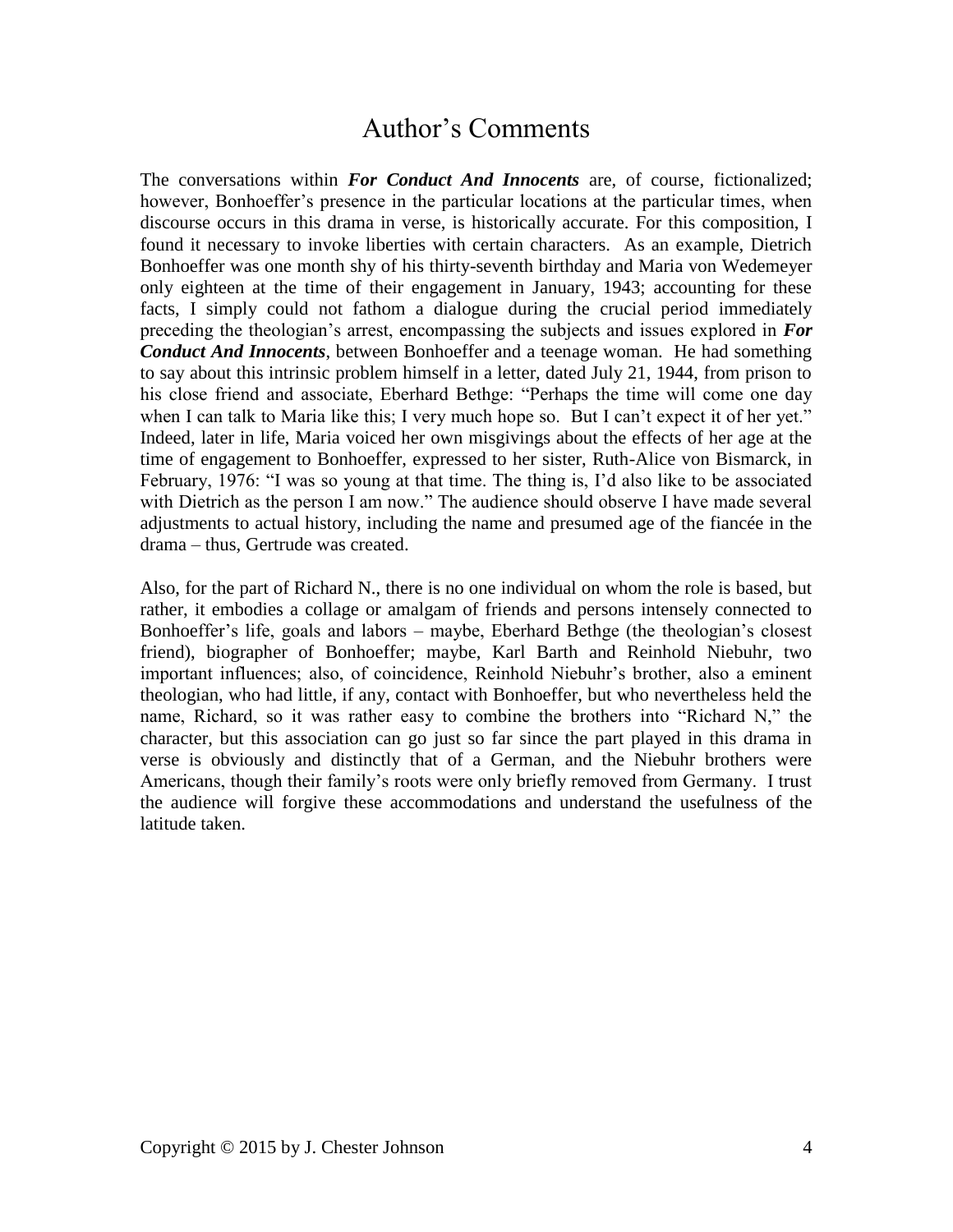# **For Conduct And Innocents**

*(Drama In Verse)*

### **Characters**

| Dietrich                  | - German Theologian and Nazi Foe  |
|---------------------------|-----------------------------------|
| Gertrude                  | - Dietrich's Fiancée              |
| Richard N.                | - Dietrich's Colleague and Friend |
| <i>Voices ad seriatim</i> | - Voices of the Condemned         |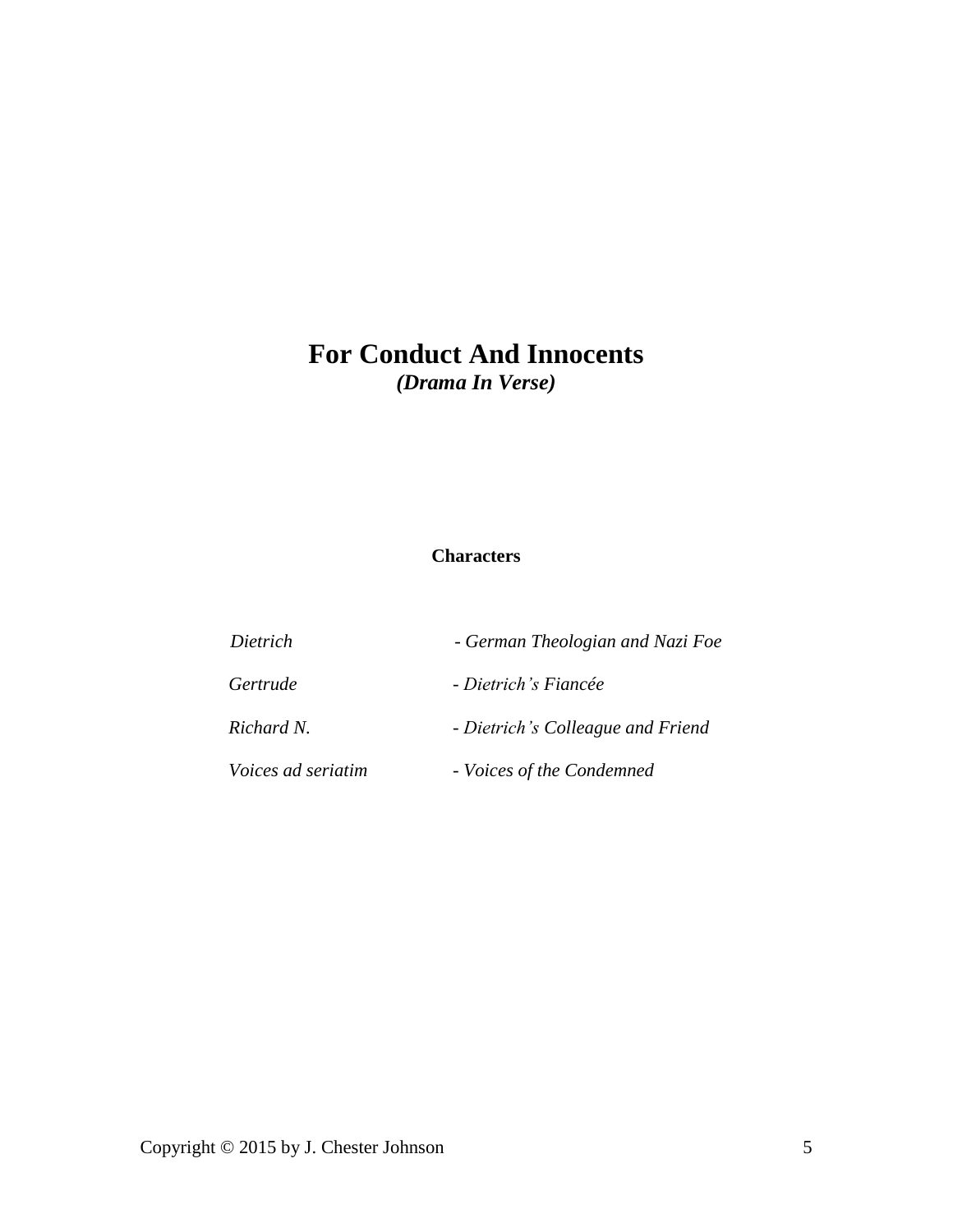### **Opening**

### **Voice of the Condemned, #659537:**

Small amounts of love contain a modest gift, But the larger parts of love speak prophecy.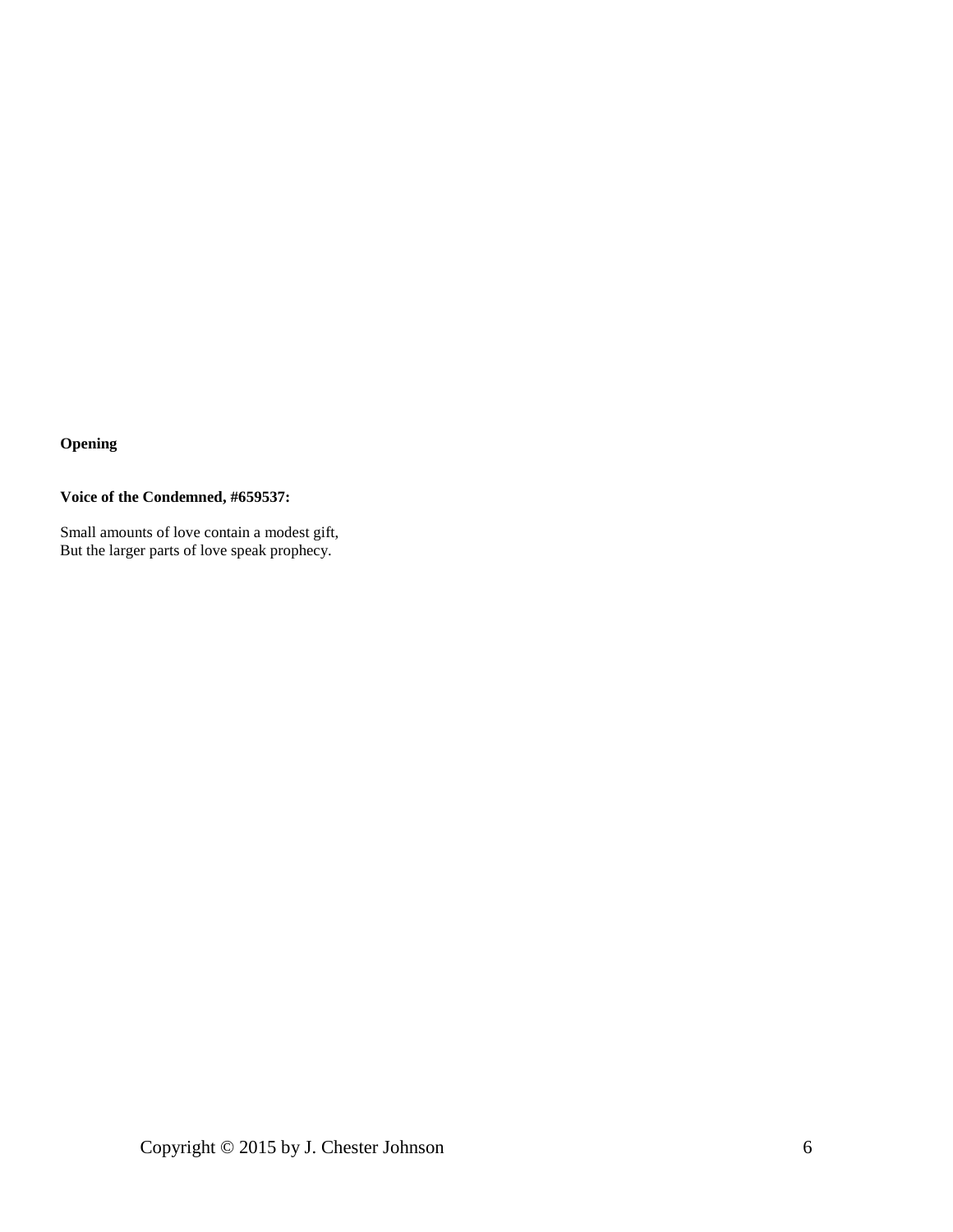*By 1940, Dietrich Bonhoeffer has secured a position through his brother-in-law, Hans von Dohnanyi, in the Abwehr, the German Military Intelligence Office, which includes a number of senior officials engaged in the development of plans and strategies to bring down the Nazi government. Following the surrender of Poland, Bonhoeffer is already at work with others to remove Hitler; the conspirators expect to use the savagery perpetrated by the German SS in Poland to illustrate to the German people the evil nature of the regime. Demonstrably indicative of Nazi cynicism in the justification of aggressive military actions, the German airborne invasion of Holland and the bomber strikes in Belgium in May, 1940, several months following the attack against Poland, are defended by the Nazis as necessary to safeguard the neutrality of both countries. In September, 1940, Germany carries out a heavy bombardment against London, the most intense air attack on a city ever.*

**Act I September, 1940 Location: Klein-Krossin Estate Near Kieckow, Germany**

**Richard N.:**

Blame the cold, for it takes the winter's loss better Than we do in our short and loosely controlled wit... Tolerating these regrettable times – our own lesser rules brushed aside And, in blood, mutating into those outside the nation's approved decrees... The newest transgressions of which we hear laying claim to what Appears normal.

#### **Dietrich:**

God's not so far Away, at our hands and traffic, from the quotidian and Smallest cell, and arranged to be the per se and the circle.

They've tried to ruin the face of God, now further Behind, to set fear without mercy. As God cannot Choose to desert even the maniac, as I remind myself We are chained into the laws of usual men, We know we abide a broken Eden, ordained risks.

#### **Richard N.:**

You stand one

Unknown away from the next devolving crime, where, though as A spy in a lier's shirt. They take you as seriously As you sometimes take yourself. . .

Do we say we are the killer's opposites, so much Like the way children will, at times, set their mouths And unroll, pretending to be strangers? Or can we, for fact, apprise that We're capable of beating them strength against strength, goal against Goal?. . .

No one believes the heretics can be used, but you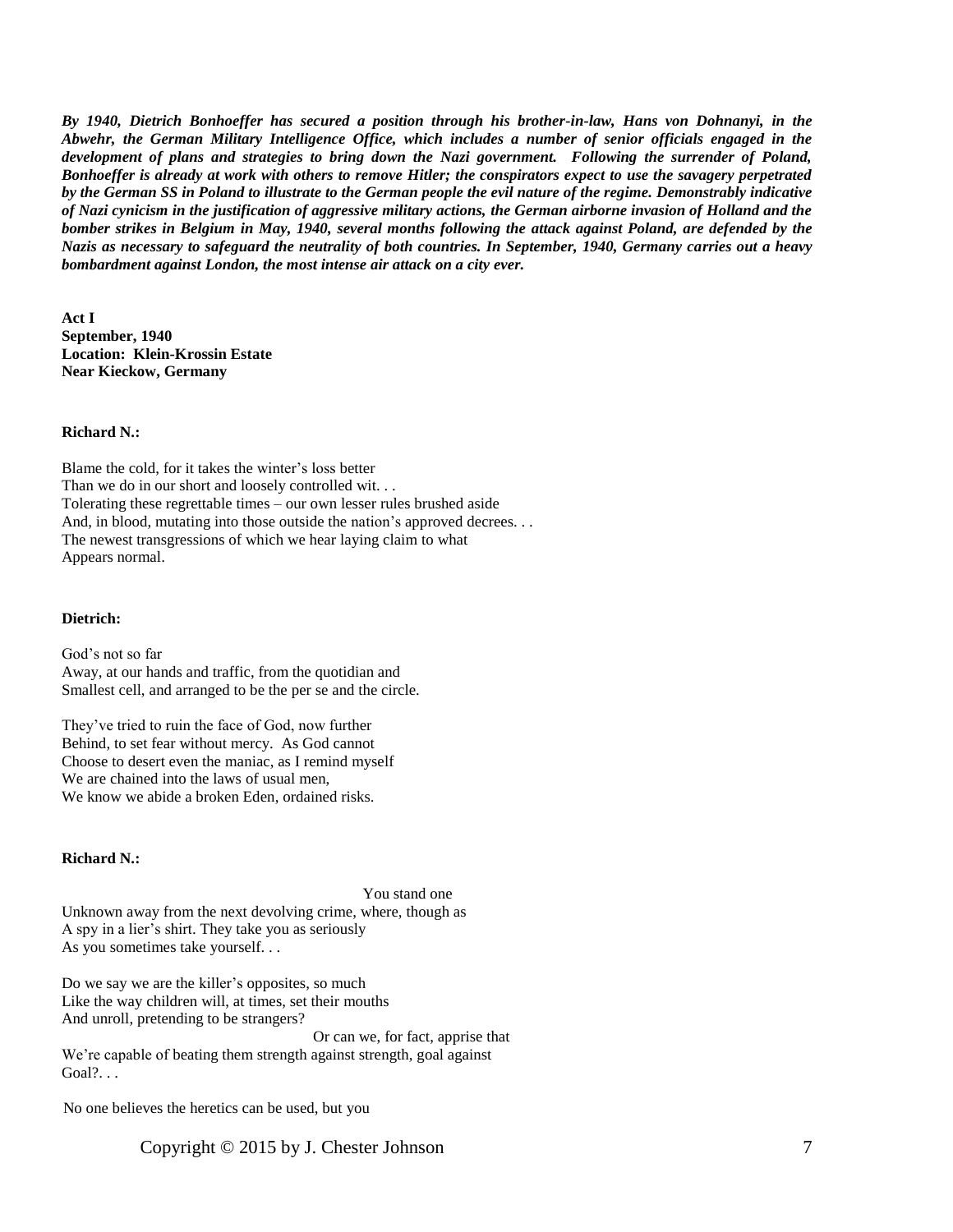Have done it, Dietrich. They'll swear you misled the best, and They'll hate you the worse for  $it - you$ , who took Your own principles even more completely against the perverse roar – another blunt move into arrogance.

#### **Gertrude:**

 You carry that certain scent of death In a subject, Dietrich; you, to measure robust killers touting Too much low ambition. . .

 And you plan to rule and Expose fault to clarity, knowing the touch of obscure parts Should again vanish quicker than sound. Yet, you came then As a stranger too – I now wish you could have stayed That way. . .

 I understand you look to evade and defeat Death through one more death, for you're heroic enough to command And conceive that a naïve world shall swallow Another taste. . .

 If God were the god of the Living, then how can we treasure solitude? And yet, you're so much Safer alone, aren't you, Dietrich, on guard at all times? Bland and noxious, Waiting on a move, I'm piqued by your creations, Dietrich; You chide so well  $- I$ , partial heathen...

But while treating us as a testament or tact, You soon imitate the search and eloquence of God to Serve your own nameless and lonely forge toward a message.

#### **Dietrich:**

 Busily, we avoid most alternatives, for They suggest danger here. Many ideas are hard as The earth, and I get harder myself the more abstract I wear them alone. . .Bear with me, love's No more an accident than grass is. . .While we treat Love evermore present as another Wish that's no longer in hiding.

#### **Gertrude:**

But we grew here like two minimum fates, two platitudes, Which rouse no milestone nor resolution, blown out of the Exercise of life to dry in some posture alone among The dust of disinterest. . .Waving ghostly at our own revisions With words to be heard quaintly by themselves and sparsely Understood enough as space for a lifeless profile.

Oh,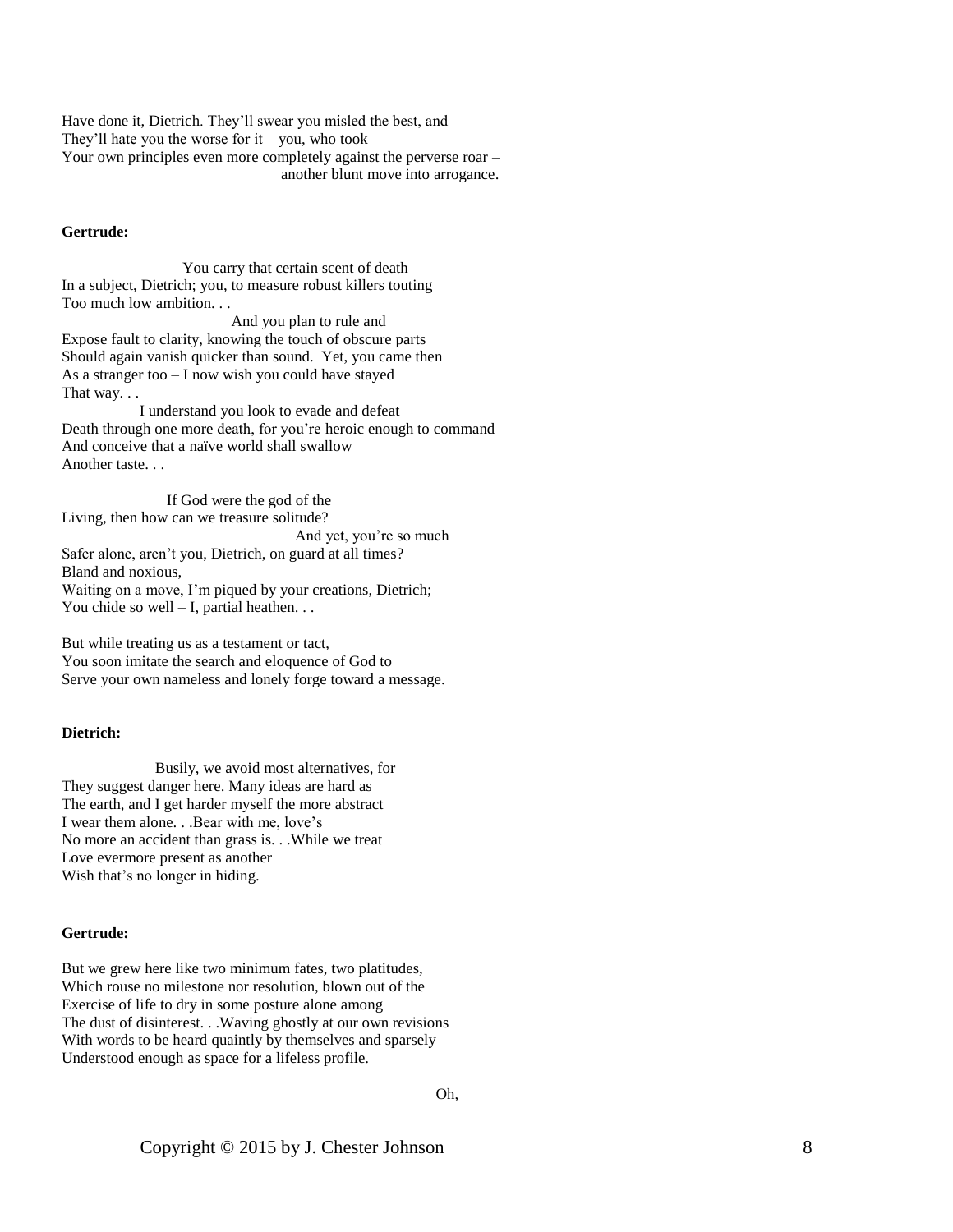Dietrich, I still get angry whenever your fatherhood chooses to Divide our fluent presence...

#### **Dietrich:**

Will we

Have to wait very long for a pause to start Honest looks again?

In gross ways, my own games end up teased by patriotic Decay. . .And show traits of a lover prone to fail so many deftly And mechanically. . .

 Betrayal appears on more mouths, brothers anger Brothers – even of the same blood, an impetus for murder rears Less forbidden...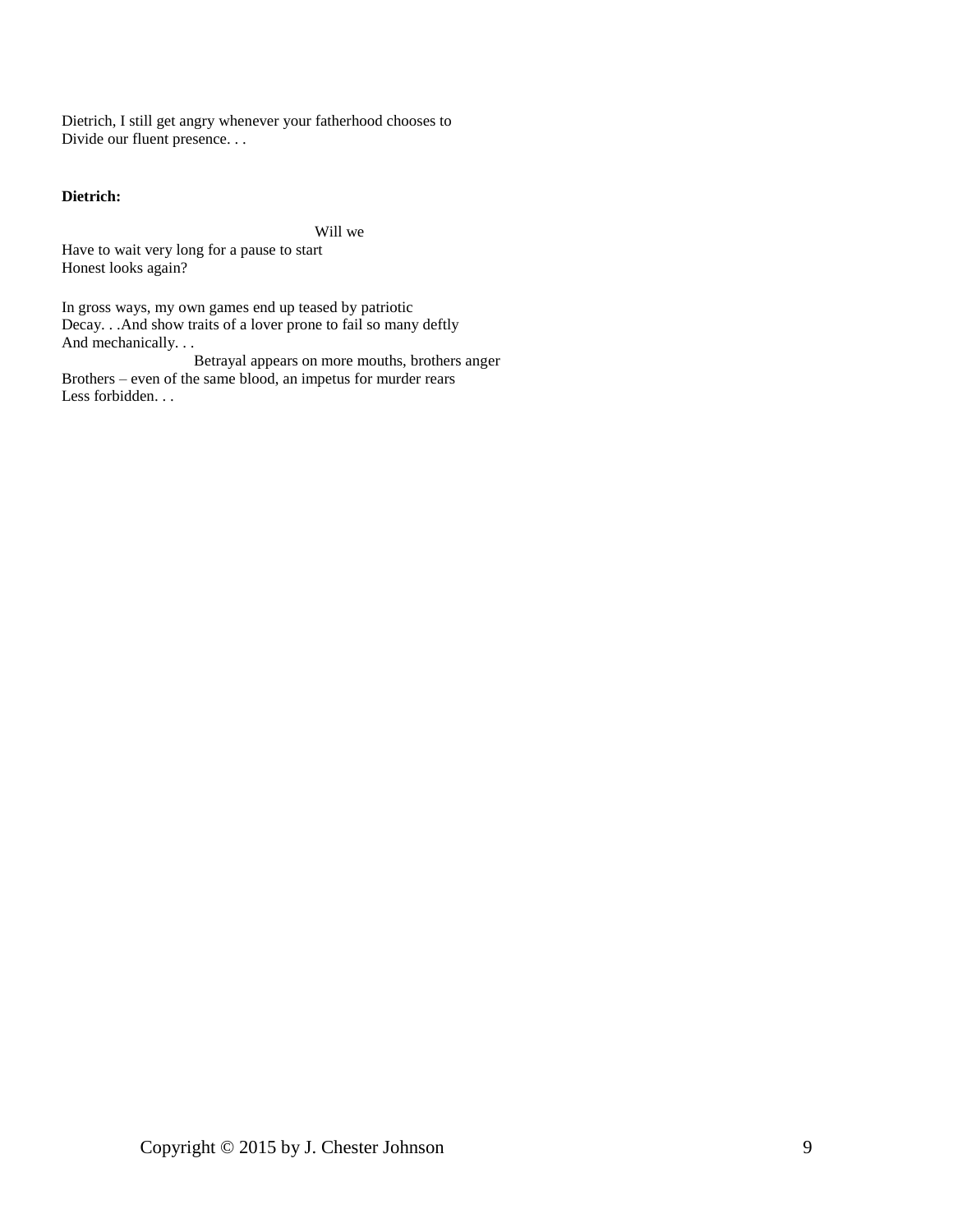*On October 2, 1940, Hitler discusses with his new Polish Governor that laborers needed by the German Reich shall come from Poland, whose gentry and intelligentsia are to be terminated. Two weeks later, Hitler outlines his plans for the Czechoslovakian state – approximately half of the populace are to be sent to Germany as slave workers, while the other half, including the intelligentsia, are to be terminated. In the fall of 1940, Bonhoeffer receives notice that he is prohibited from speaking in public. Toward the end of the year and in the early part of 1941, Bonhoeffer resides at the Ettal monastery in Bavaria; these months represent the longest period of time for him to work on his writing – in particular, ETHICS – during the war years.*

**Act II January, 1941 Location: Ettal Monastery Near Oberammergau, Bavaria**

#### **Dietrich:**

. . .And if that other face, of man, manly worshipped, Should not cope or were defiled, The desires of millions would also falter. Surprising none, the face, as all such faces do, beguiles And will not substitute; and refusals of the face landed Self-inflicted wounds, we found. . .Should the face Break down, the victories and profound talk cannot Be repaired.

 How, in these unusual times, strength of the Negative to express joy! . . .At that, those repugnant questions somehow Give utterance to the worst corner of our hopes: Who Is valuable, who isn't?  $\ldots$ 

Another momentum to flow, as though God chose to test Us through one more choice, which we, so amateur, must consider.

#### **Voice of the Condemned, #097605:**

Murder, an act of the cryptic, famous. . .It Came, and it comes with less effort than a song to Raise the rest of morning, wise and playfully done.

 Murder, sharper than any doubt or Confused passion, does not leave an abstruse line. . . Murder, The avowed apostle of mute clarity and loud night. . .

#### **Voice of the Condemned, #611019:**

Then, history then joined to the mad crowd to be Obscene, the old spirit explained away and coined as past. The gently old parting first – they're the least, the least Aware, the least in place, in the midst of thirst.

 . . .So many drawn to profess a bond with A devil who sleeps through din and wakes for chaos.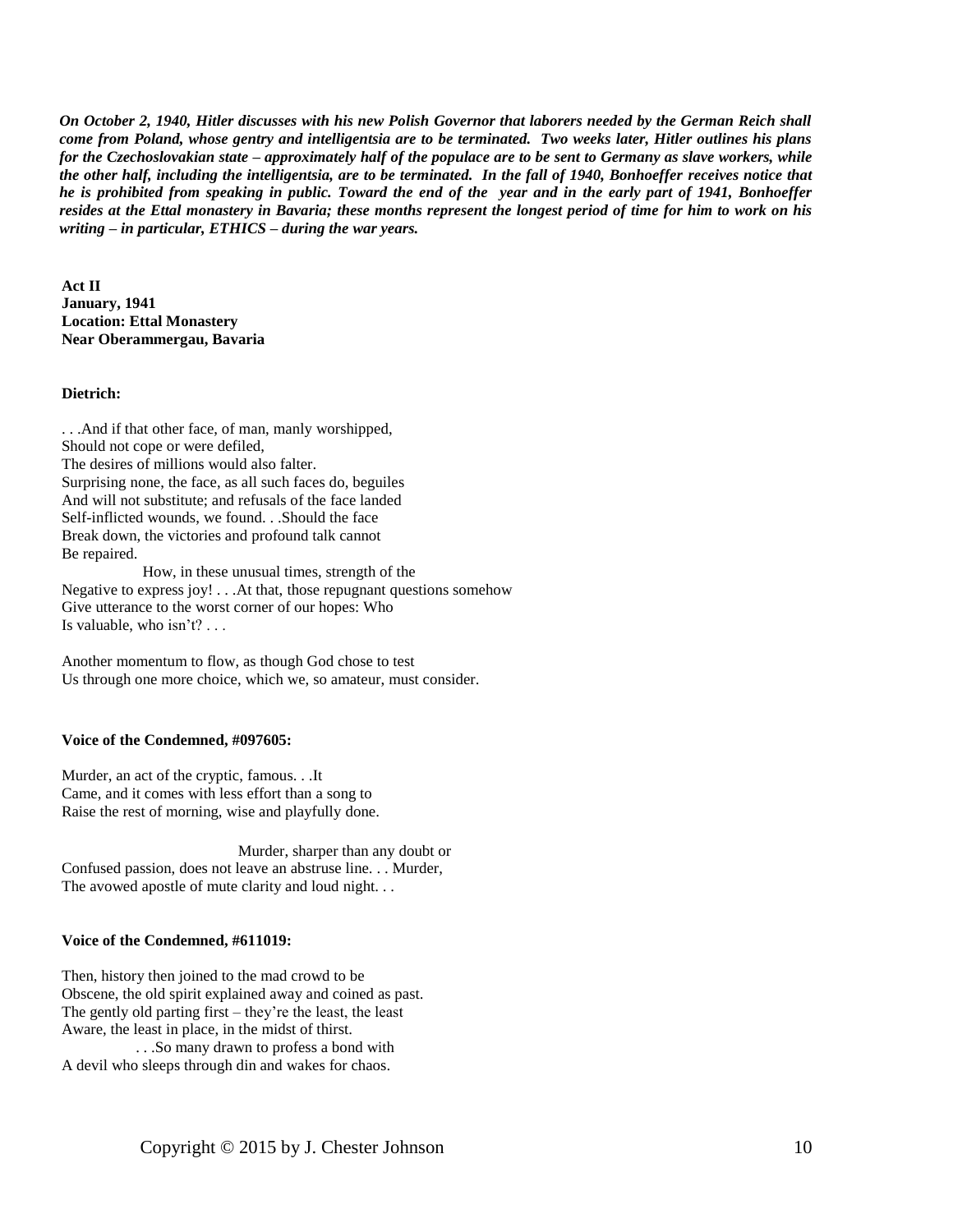#### **Voice of the Condemned, #820211:**

 And still, as peace Was inert and disguised as coy, they didn't even try to Take it seriously but hastened away in bliss to convert All trust and grace into weaker names.

#### **Dietrich:**

Are we arranged in case this latest evilist tells Us how to lie? Are we sensible enough to move safely out Of the way? I watched him closely to see if he would talk Back like an angry boy having bluffed and notched all Those who unify after him. But as for the moment, A murder does not assure days of persistent ease, For it is not murder that he wants, though murder, Like theatre, brings an answer and an applause. . .Inside his Own special pit and, thus, inside his own special fault, Then, at last, he finally knows, after all the fuss, That murder only looks like theatre.

 So many suggest we Should play the fanatic's game for the fanatic's tale Of belying, of molding parts that rage to the beat Of kill. . .In the heart of an enfolding and Secret rage are unsatisfied, but extreme views.

#### **Voice of the Condemned, #083626:**

Two fists begin to grab for the same and prime state, And both come back with unique and dissimilar handfuls in A rush. . .

#### **Richard N.:**

It's all too close like someone who'll not leave you Alone, who asks for grandiose schemes. . . Anything passing close as a sign for venue, Altogether unrehearsed, will appeal, of course, As little else can.

#### **Dietrich:**

To watch and to stand against which we judge all Things. . .A couple of predatory sounds; then, screams accuse; Someone soft excuses, for the raw and loud, any rant And tries to temper tragedians who do not hush nor Pare the vows of incorrection or sin for the mass Mind.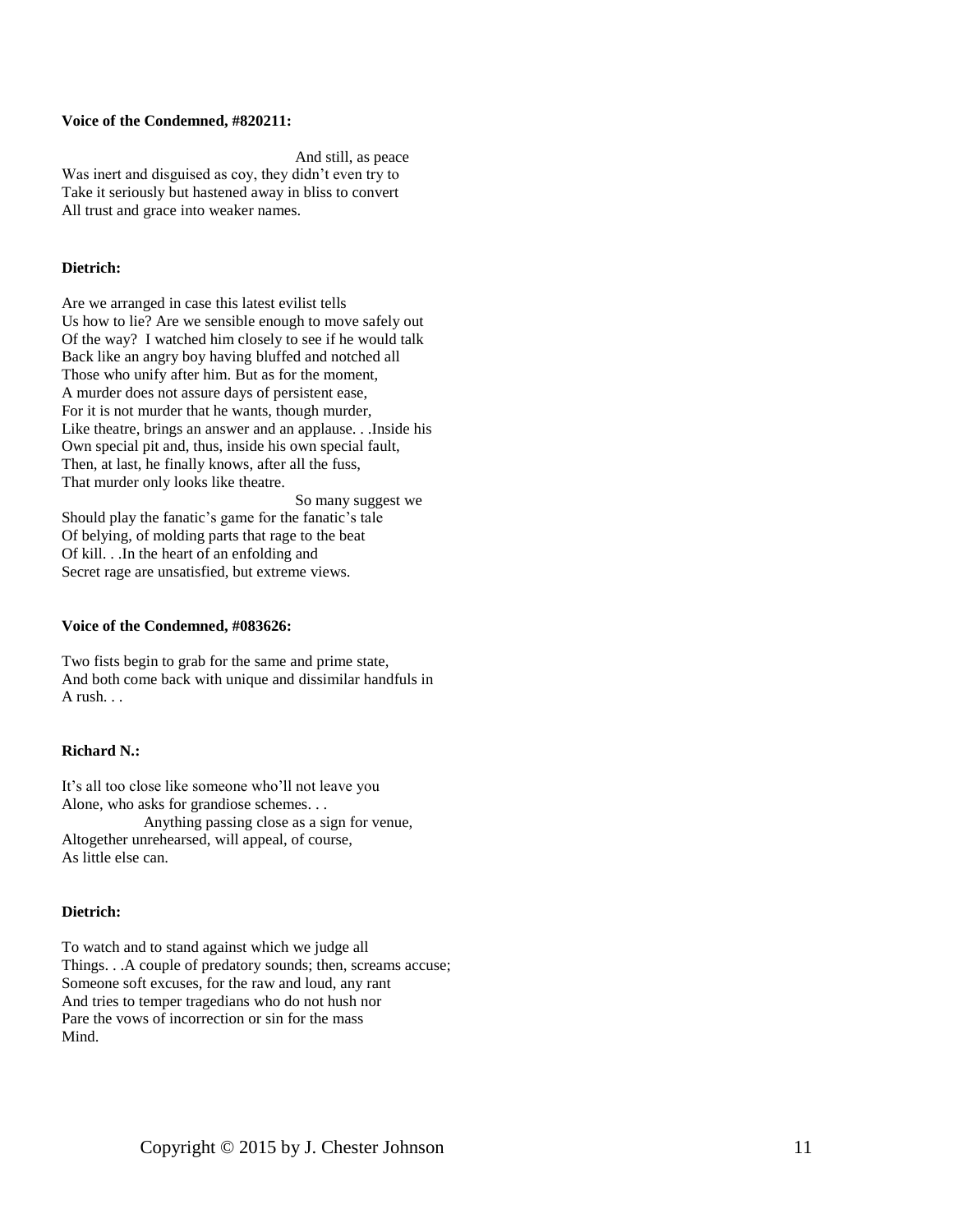*In 1941, Hans von Dohnanyi, with Bonhoeffer's participation, heads an effort to use Jews in the Abwehr, allowing them to escape Germany through Switzerland and then disappear, a program known as "Operation 7." The "Final Solution," as envisioned by the Nazis, meant the total elimination of all Jews in Europe; extermination facilities at Auschwitz are ordered to be established in early summer of 1941, and the gas chambers there were to be built so that 2,000 persons could be killed at one time, rather than the 200 killed in each gas chamber at Treblinka. On June 22, 1941, Hitler's guns along hundreds of miles of Russian borders start the German campaign against the Soviet Union, but by mid-October, the Germans are stuck in the mud. By the summer of 1941, the conspirators' work accelerates with greater optimism for an overthrow of the Nazis, but Winston Churchill and Anthony Eden in Britain dismiss the role of resistance in Germany of which Bonhoeffer and the conspirators are a part.*

 **Act III December, 1941 Location: Klein-Krossin Estate Near Kieckow, Germany Bonhoeffer convalesces from pneumonia.**

**Richard N.:**

 I was cut Roughly from a rough source and authorship and stood up like A part of damnation to witness the coarse and unholy Soldiers take others with impunity, at the time thinking of Everything I would do if they happened to lurch a Move my way.

 Amid survival and guilt, there's a seizure And no choice. . .Even then, how we try to prove That we own something of ourselves. . .How I Now reach to hide in cowardice that something I reluctantly Call my own.

#### **Dietrich:**

For so long as I had wanted to be left To myself – yet, seconds passed headlong like stones resounding against The chamber of my skull until I realized I Was all alone. . .And none, by their own will, could Now come back to confuse us with the innocence of An old life. Desperation in a lonely room Stirred like acid as it burned away in my blood, And I could not think of myself any longer but Lustily to focus on a fierce pain. It was not a link To insanity, but to grief, as I thought of silly things: An iron wrinkle of a distant aunt's smile and disbelief And the twitch in my uncle's step, a path I Had lost a long time ago, a niche that mattered So little it was not even a memory, some who Were not friends at all but a fitful and bruised Half of an incomplete thought. . .I no longer Proceeded with anyone whom history could have judged Slightly relevant to the acceded, prevailing course – No, None to interfere with content while the new front rearranged shapes...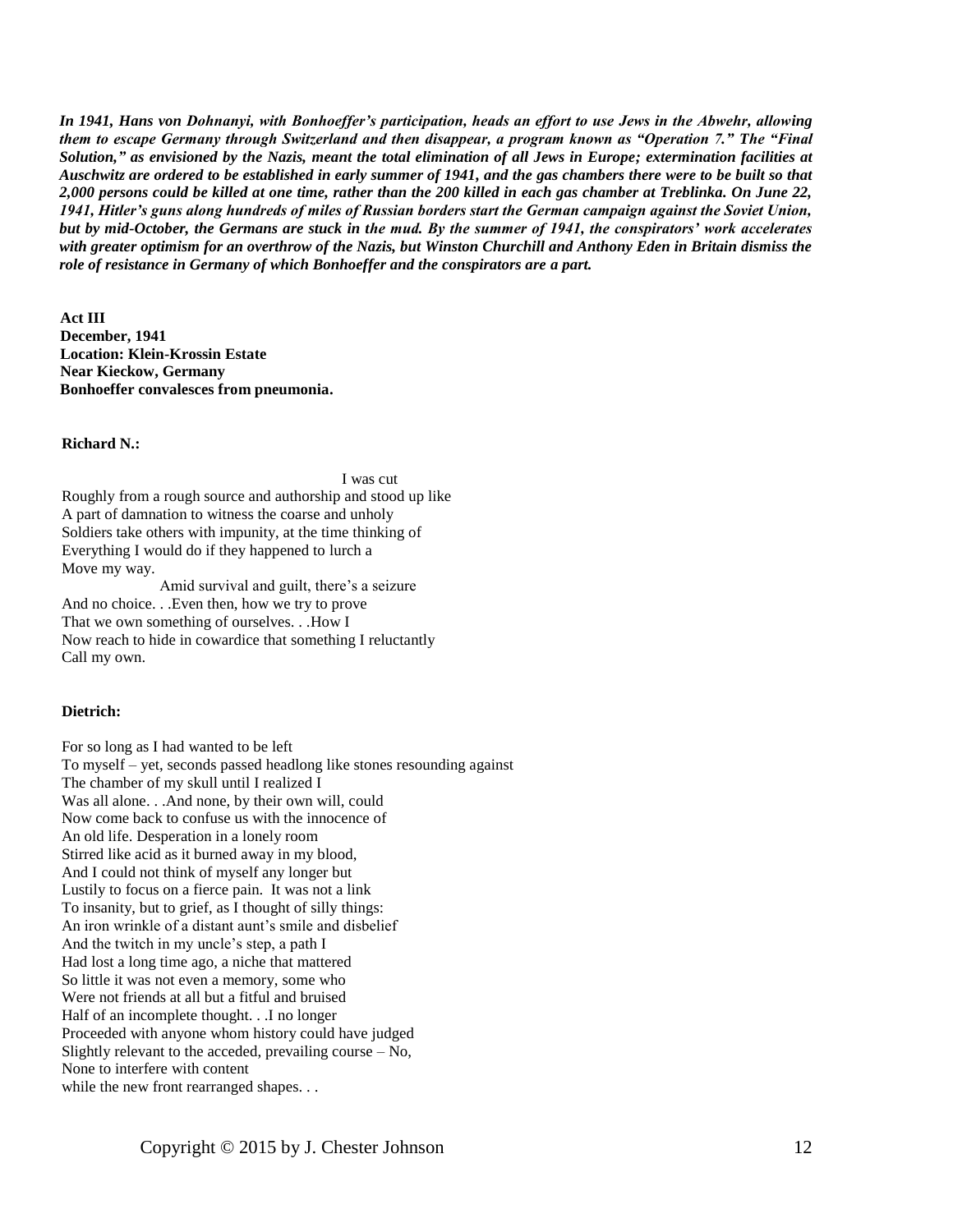#### **Gertrude:**

 . . .An innocent torn apart without regard For his thoughts, his being caught in the first column Of first plunder. . .By shadowy winks, by guilt Or by eloquence, whether by shift or by a shot In a ravine, death is death...

#### Dietrich,

You're so brave you don't have patience with the rest Of us wandering. . .

#### **Dietrich:**

This ritual melts

Into an accusation! . . .For now, I'll be remembered for yielding to a whiff of power I didn't respect. . .though I'm more parts of a scheme Than I am of myself.

#### **Gertrude:**

Only

For those imagined things which, held by us, can't use Any other description do we save the word, love. . .Now, It's safeless and harder, and mostly steeper than with quaint Times when we gave brittle, perfect little things the title Of love.

The original time I heard, you talked, Dietrich, and measured Like there were no questions or disputes – you were immersed As people are when they wait for one power to Intimate them to another plane that's possible and irregular. I Wanted more than your silence. . .

#### **Voice of the Condemned, #410547:**

 There's this illusion to think that the drape of A form shields us from the gathering heat, but it's Just an old shirt of torn fields we continue to wear, No matter where we happen to be. . .

#### **Gertrude:**

It's for

Love that we will suffer and cheat so much... Then, with one stare, we wish to apply No farther than the initial contact of an eye, maybe Noting nothing at all, a formidable clan of numbness, Featured quickly into a guided and tempting side of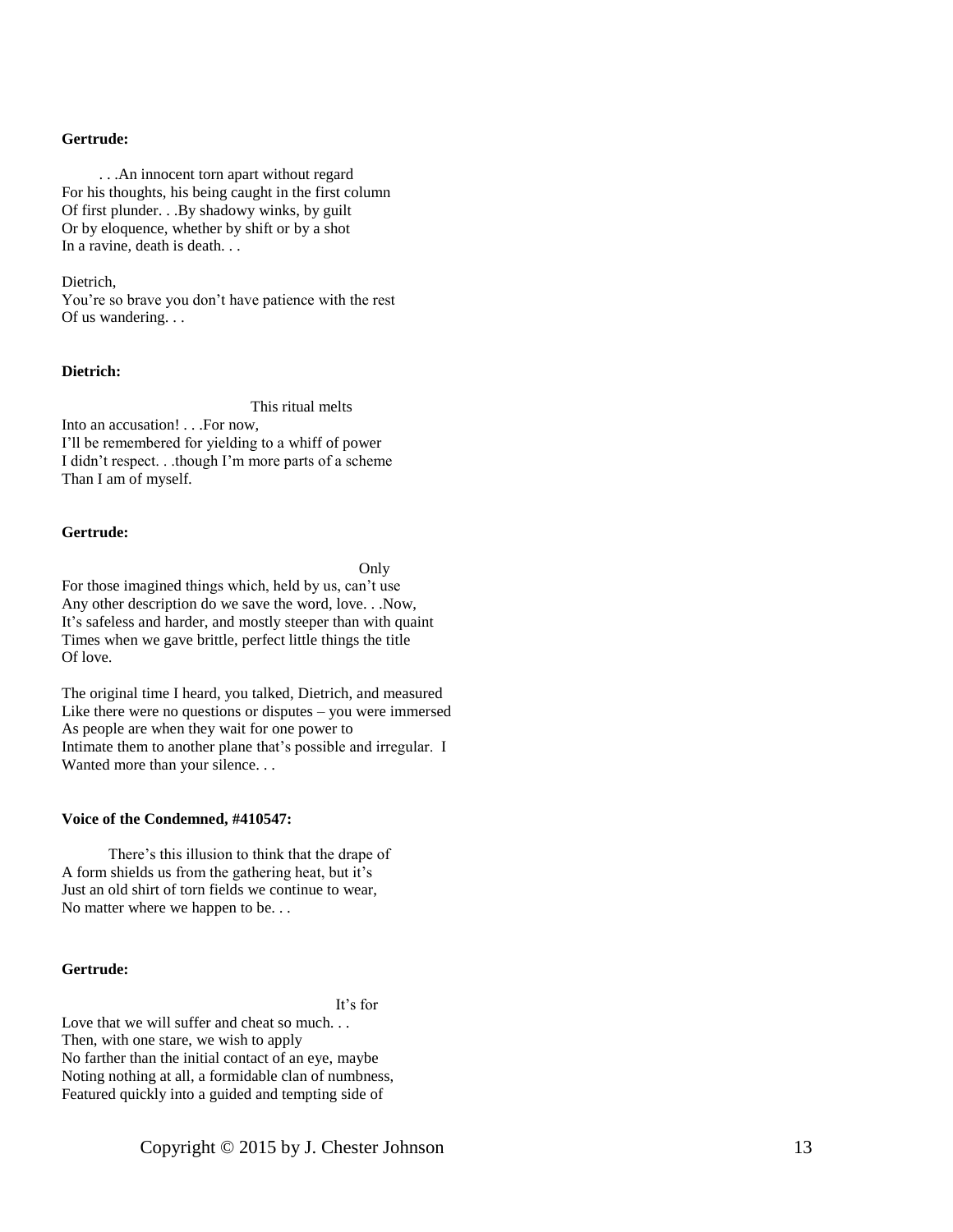A lover. . .as though a shrewd disease that cannot rightly Satisfy itself until it has secretively invaded another body.

#### **Richard N.:**

 A choice cannot be borrowed any more Than happiness can. . .though we listen for a voice so to Lose our own as if it were never ours to Have.

#### **Gertrude:**

I've watched you wait now, Dietrich, and muse about other times. . . Your brooding times to change the times when change Magnified the worst parts of us...

#### **Voice of the Condemned, #568791:**

 It's a matter that many had come Around to hear you talk for no other absurd reason Than they would believe in everything you might say. You Had hope for awhile, as hope will always conceive of Certainty by believing solely in itself.

#### **Gertrude:**

A self-vision locked inside a silent dream is altogether a Desire for power. . .

#### **Dietrich:**

#### To learn to

Be clear. . .than to hide an idea in a wasteland Of gray – I catch myself here wishing to be profound, But the few, decent ideas I have left lie garbled Between a question and my last utterance simply at play. If vague, I can't trust myself; I'm alone in Many words to be sustained or to deny the non-effect They have. I yet will follow the chart of those Words wherever they take me, for they are set as Mine in a sea of currency and consequence; but imprisoned By my own obscurity and estimate, I resign myself to Be both victim and the molder of unshaped peace. . .

#### **Richard N.:**

 The police did come; We countered that they had more rights over us Than we had over ourselves.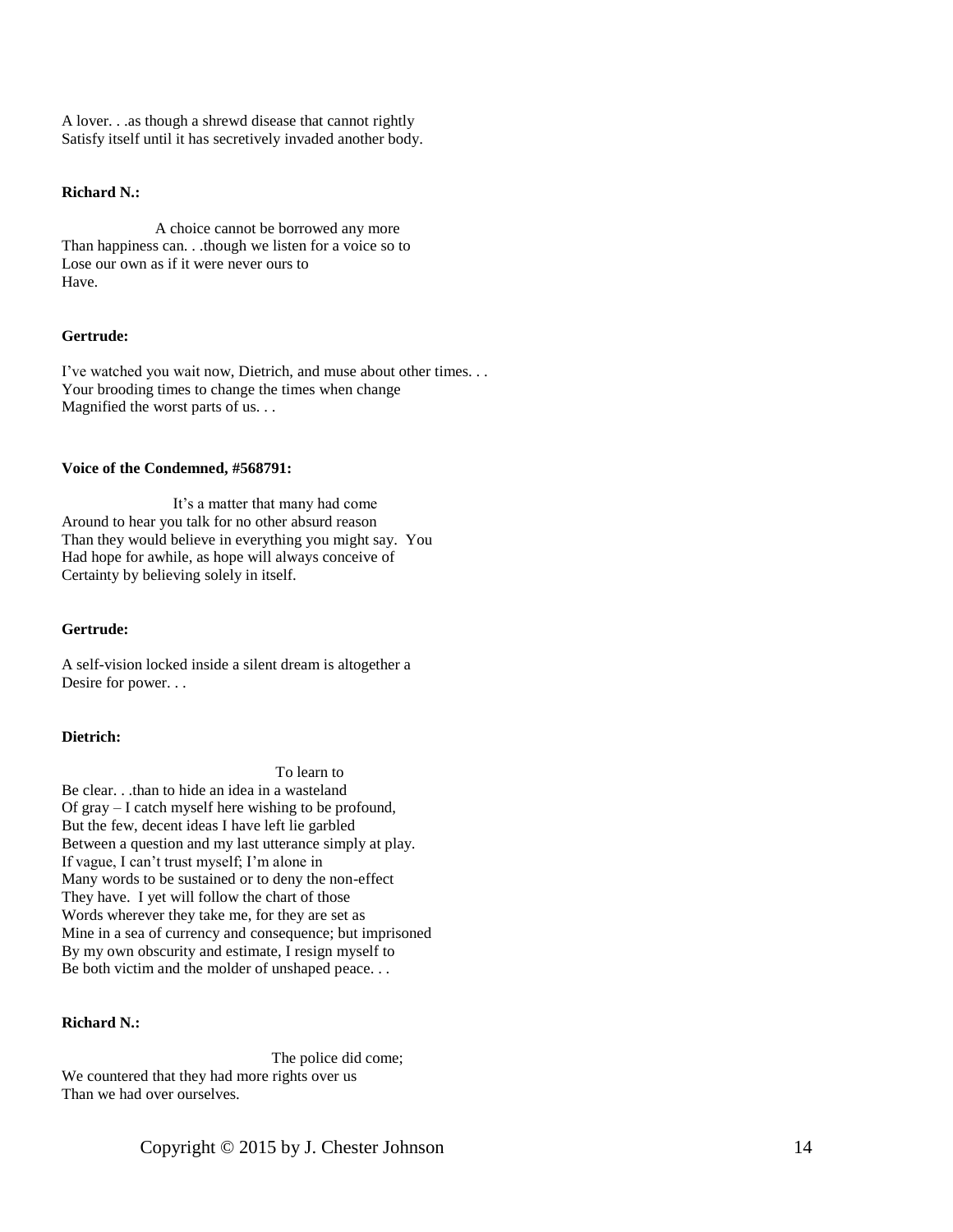No one stood; nothing was Said. We looked at one another as though we wanted Someone among us, who was misled, to betray each of Us before we did it one to the other.

 To flaunt, to save myself and You, Dietrich, from the brutal and blunt conceits that ask For a dishonest reply. I watched your heroic sweat confront Its mission, much like your blood, so Rash and too hot to shun the chill and turn Of conscience. You didn't laugh enough to be taken seriously. . .

Can you find friends and friendship to know Others who will give you sympathy?. . . The beginning of country if

We could be so discreet; can it be of radiance Or merely patriotic? The more Powerful the largest crowd, less true the loudest thing it says.

#### **Dietrich:**

The enemy and I, we constructed each other into apostasy And did not fall for each other's story.

 None of us could Any longer be well-guarded again; no, they looked at hands To find soft spots and at our undiscarded clothes to Confirm if someone more malevolent and well-arranged should Be present. The enemy waited in a corner and conceded, saying Nothing 'til silence strengthened their heedless stock. I would keep Thinking how the silent event and obedience disclosed so much More than we wanted to reveal, even more by gesture Than anything any of us could have exposed or confessed.

#### **Voice of the Condemned, #721843:**

A promised system, pray tell, shouldn't rise so cruel in Its effect. . .The citizens awake to well-worn stealth and then Defer in acquiescence, or they then exploit the weakness to Be transformed in brief into a hidden power or vogue Greatness.

#### **Richard N.:**

 The police, in time, relied On us to finish an imposed and elemental lie; if We fought, we gave them the best excuse to consume Us, but if we submitted and bought the reign, it Spread the admission of guilt.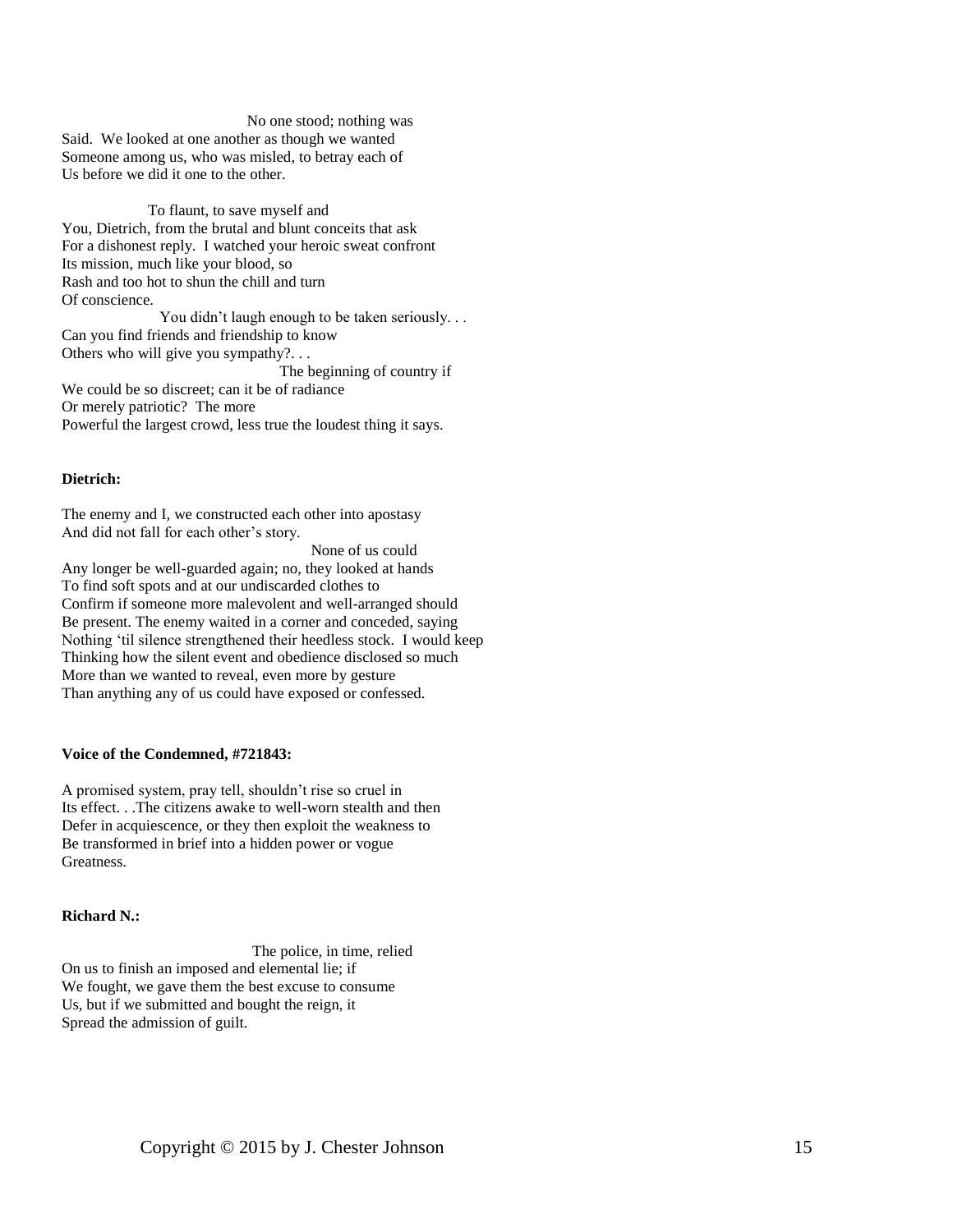#### **Dietrich:**

 I watched pleasure rise from subtle to Heavy until they set us efficiently and notched us into Their pattern; whether we had changed or lied held no Relevance. . .Force seized them into one tragic and illicit life, Functions in the range of a surge by delusion And of regardless conduct. . .

They told us we'd break apart in this world, for We were ruined by all apparent and bold happenings and Could not overcome ideas that were too fragile in a Fight that does not wait either on some ethic that Serves itself or on one of us moving toward a Reason no one but ourselves, who're left behind, can understand.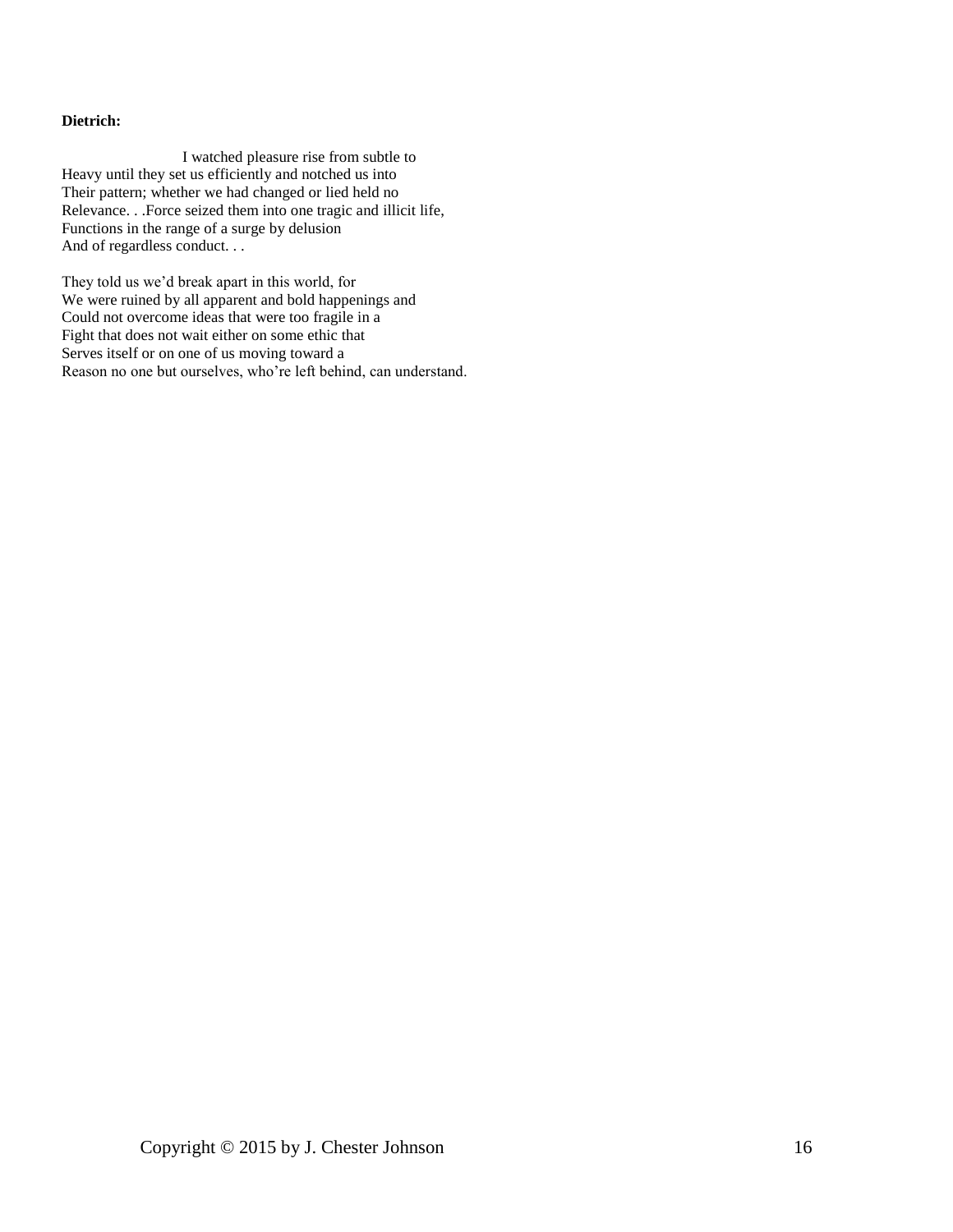*On December 7, 1941, Hitler issues a "Night and Fog Decree"; anyone jeopardizing German security is to vanish without a trace into the night and fog of unknown areas of Germany, and no information is to be provided to the families of those who vanish. By the beginning of 1942, a meeting of the Nazi senior officials is called in the Berlin suburb of Wannsee to discuss how the "Final Solution" can be accomplished. At around the same time, the number of persons and groups involved in Germany in opposition to Hitler and the Nazi government grow. Bonhoeffer states, on more than one occasion, that a coup can only begin with the death of Adolph Hitler.*

 **Act IV April, 1942 Location: The Bonhoeffer Family Home, Marienburger Allee 43 Berlin, Germany Bonhoeffer, facing the audience, sits alone at his writing table.**

**Dietrich:**

Like children,

there were others who'd doze and Could not recognize the world in which they were abiding; And still others, who chose to rise and dismiss it And try to direct, by conscious copy, Existence falsely in a false phase or fantasy. . .

And all the subtlety wore thin around the worn, and many Responded to nothing unless it led to the obviously angry; Unstopped, they could not let doubt stress a blank sheet Against which to draw and set the best of themselves. . .

Revolution: their pleasure for which they groped and, Perhaps, which was, even briefly, the value they understood to Be themselves. . .The revolution to do evil and save illusion That would be obvious to everyone and for the perpetrator. . .Splendid!

 Have the revolutionists been more successful At anything than the overthrow of a sad, old system? And if not, do they have anything more to be Proud of than the degree of grand skill it took To establish a new savage? The success to employ A demonic threat expertly. . .by undoing our possibility bit by bit Until it disappears into the hunger that's teased and fed By making it more unfed. . .

 As they confer violence onto Every part, as violence so numbly institutes the deeply undiluted Storm they possess. Every act stirs the dream to Crude completion. . .

 And if some trust us sacredly and we then commit Murder, many may even think it's but our own loose form Of justice. . .

 The Church puts on its lyric and Hands in its pockets and pulls out the best it Has and gives its agents frayed, slight benefit to apply And handle; the threads shortly wear out.

Within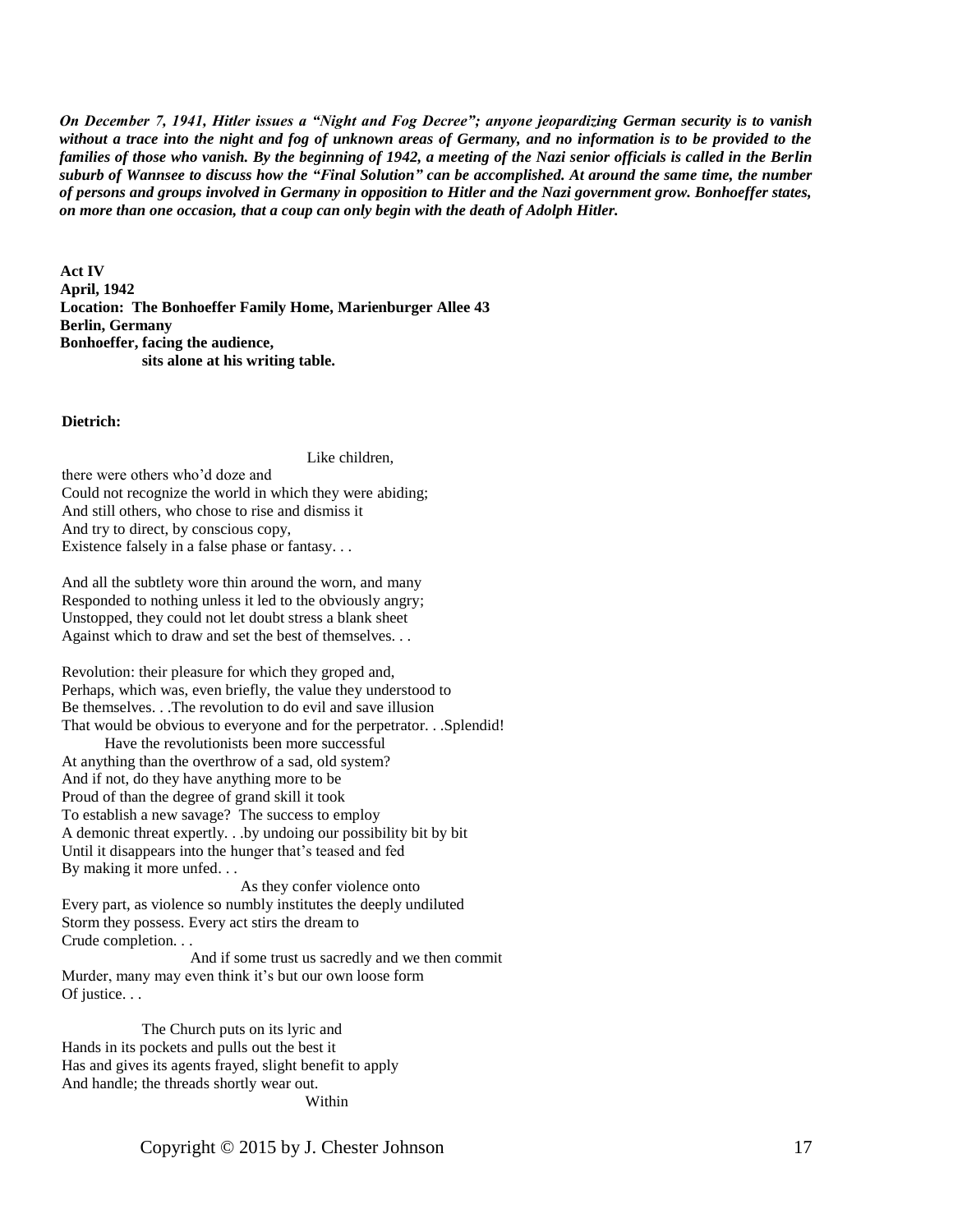Its composure, what does the Church choose? If its intent Were union, it couldn't survive then solely being the Church. If it chose to revive through the snare of Prior charms, yes, it endures, but just so long as We don't decide it fosters a relentless tale.

**The Strategy of The Strategy** 

Institution deems to persist on the glory it has known; While the Church lately redesigns regimes and twice merits of Its prophets and a venomous pact for the current lines of Its retreat. . .

Yet, the Church cannot fail forever: It's a certain Part of recall and will

Rise to overwhelm the speed and end of decay. . . Near the destiny of pure water in original rites.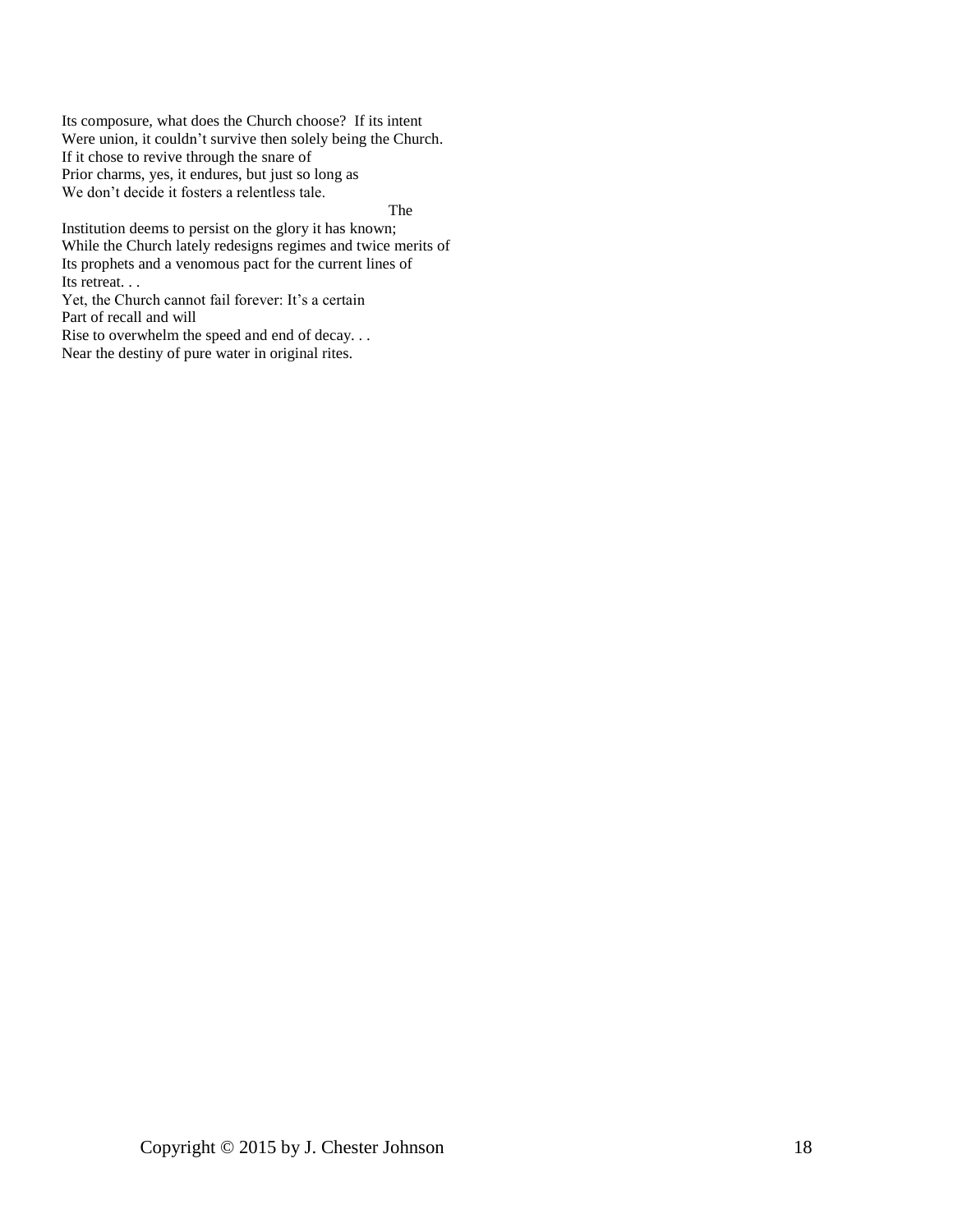*On April 26, 1942, the Reichstag passes a law imparting to Hitler absolute power of life and death over every German and suspends any laws that serve as an obstacle to the fulfillment of the provisions of the law. The following month, Bonhoeffer takes a hurried trip to Stockholm to meet with his friend and colleague, Anglican Bishop George Bell, and to request the British government not attack Germany in case of a coup against Hitler. At the meeting, Bonhoeffer also provides to Bell a list of German military leaders whose units would initiate a coup against Hitler. A few weeks later, Bell meets with Anthony Eden to discuss the information furnished by Bonhoeffer on internal German conditions, including plans for a coup; Eden expresses deep concerns that Bonhoeffer may be used by the Nazis.*

 **Act V June, 1942 Location: Rathausgasse Freiburg, Germany**

#### **Dietrich:**

Was it simply the

Allure of calm as the evilist did select the smoothest steps To withdraw himself either from exposure or from options?. . .After Antagonism had filled his mouth greedily with special and raw themes At the very time he was most convincing. I couldn't fight Him face to face without a ready crime of always Thinking of him to be everything outside of myself. . . He stayed a damaged clue, caught in My own defense.

#### **Voice of the Condemned, #814715:**

 I would have lied then To save myself, not even splendidly, but by lore or Something very meager or less; I realize daily, almost blindly, That a gift from God is the eager cleverness to Stay alive. . .

 The changes, all changes, unwelcome changes escalate a little Each time we arrive at a new hero. . .

#### **Richard N.:**

 Do many conspire for vaunted expressions in The street when troops wait noisily in an attire of Conviction for someone to meet them like most will for A lover who's been away for love's sake? The upbeat Women wanting to welcome soldiers – and the children were owned In the colors, and odd men were afraid of rumors They'd one day join the ranks. . .While soldiers gathered a Reason or two to be proud, for they had made a Completely new world, and they could swiftly introduce most to Its pleasures. They wished to blame us for our role Degrading a report on their blunt practice. . . One man, even with a cheer, can't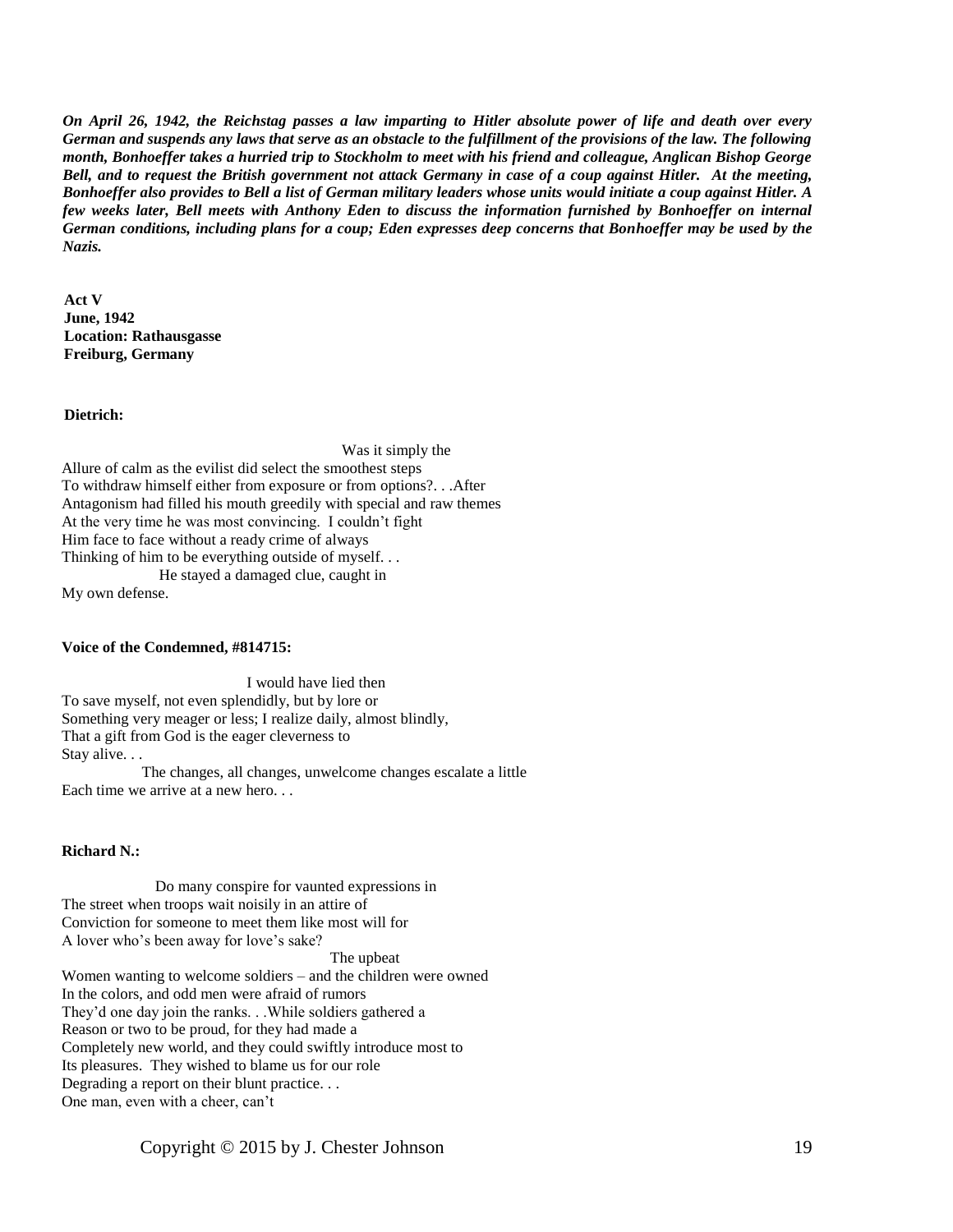Lift the contents unless it's someone like you, Dietrich, Who has the will to break forms and let the dense energy Run out like fire over a frayed and colorless cloth.

#### **Voice of the Condemned, #579009:**

A soldier means little but for the legions of approval standing Behind him. He can create no elegant scenes nor a Sequence further than the world he protects. Yet, at times The blood roars, justice declines into a curled and unemployed Phrase. . .

#### **Dietrich:**

To conclude that no force exists without help, even passively, From the people it governs, and, as such, the flow Of government critiques the costs of our human failures in Laws to protect us one from the other. Here, it touts enough lies to let us Be innocent of sin. . .

 Everyone wants To be moral; even the murderer feels best if he Knows he's killed a favored prey to gather laurels he Sought to land.

#### **Richard N.:**

 Old men in town talked About things to say as they couldn't have sung smugly Of their future. We knew the time string made no Sense without them, without every siren or lure each old Soul could reduce to a watchful chant.

 Old men needing less freedom than they often Had if they're going to be freer than they are. . .For I was young, so a new world could vow a New credo, made believable; soon, I must have Found events leading the revolution were done so With our crimes, not daring, in mind.

And an old Man, reflecting the one town, reflecting also the exaggerated myth Of an old nature, stopped short to shout at the day, "Is it within the failing that frailty is Again going to lead us?"

 And he'd sit and direct While he says, "Small things are for mercy, don't you Know that, yet? We'll choose less than a great call, A great torch, or unlimited freedom – these too quickly Tempt to love all comers all the more. . .So, you're going to test And interpret my value?"

 The old man wiped his forehead With the palms of blanch hands and raised both arms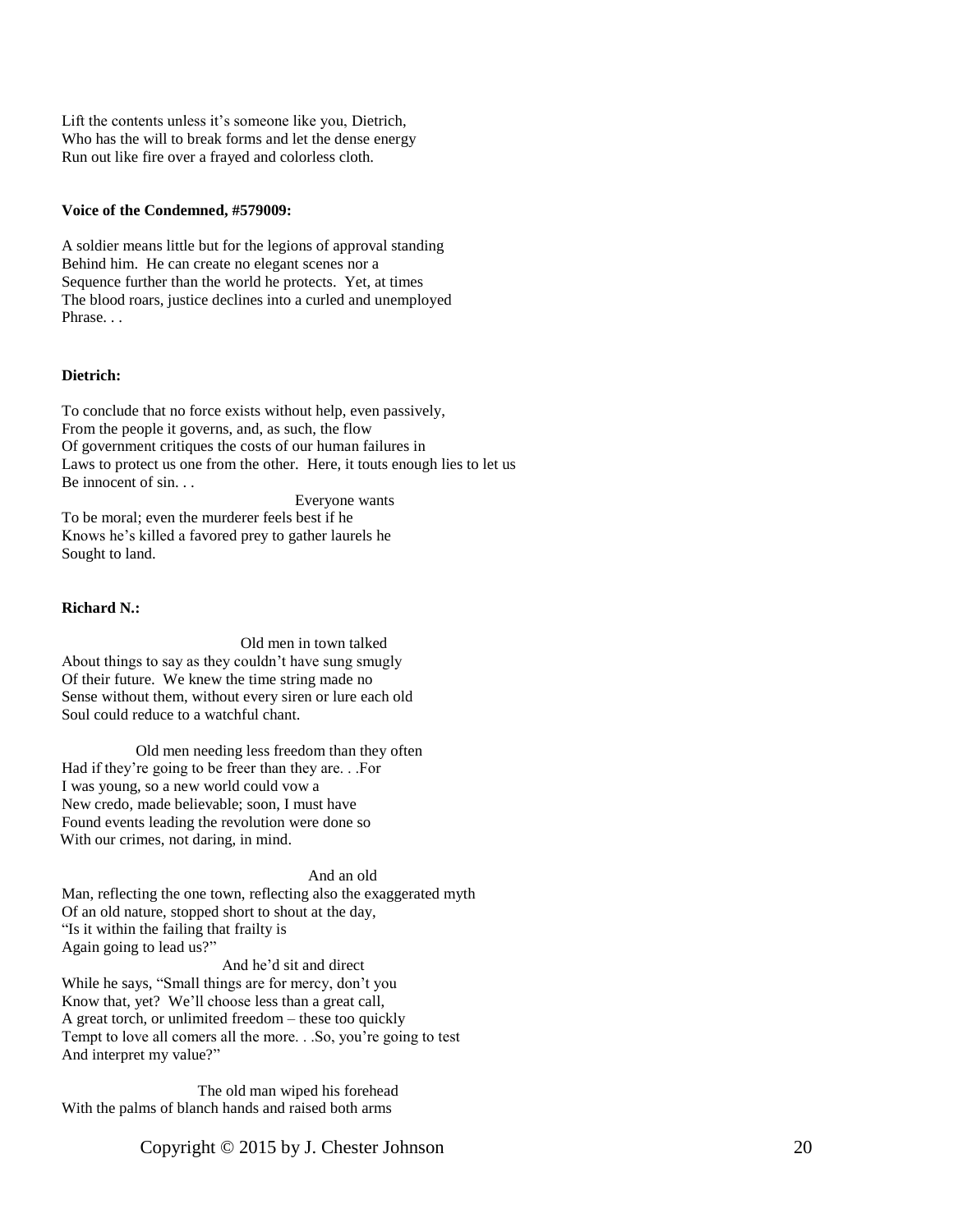As though oddly deft, saying, "You still can Not change everything I've done in my life – already, my Own past shall revolt on you as one creation you can Not explain." Was he so old that no scheme encircled The monologue? During those times, We heard a lot we'd like to forget.

It was a flagrant burning away of blurred things that Were left too long in the family attic, and the Shedding would occur before any more mean work shall Begin.

 After a few more months, I never heard the Praise of the past undermine the new logic Of the newest paradigm.

 To think of it, I Believe he must have wandered off to another remote town. . .Not Many are pleased with uncertain times – not those with discontent By loss or who lose themselves left in the wreckage. . .

#### **Dietrich:**

Of course, revolution dispels the setting and rearranges the chairs. . .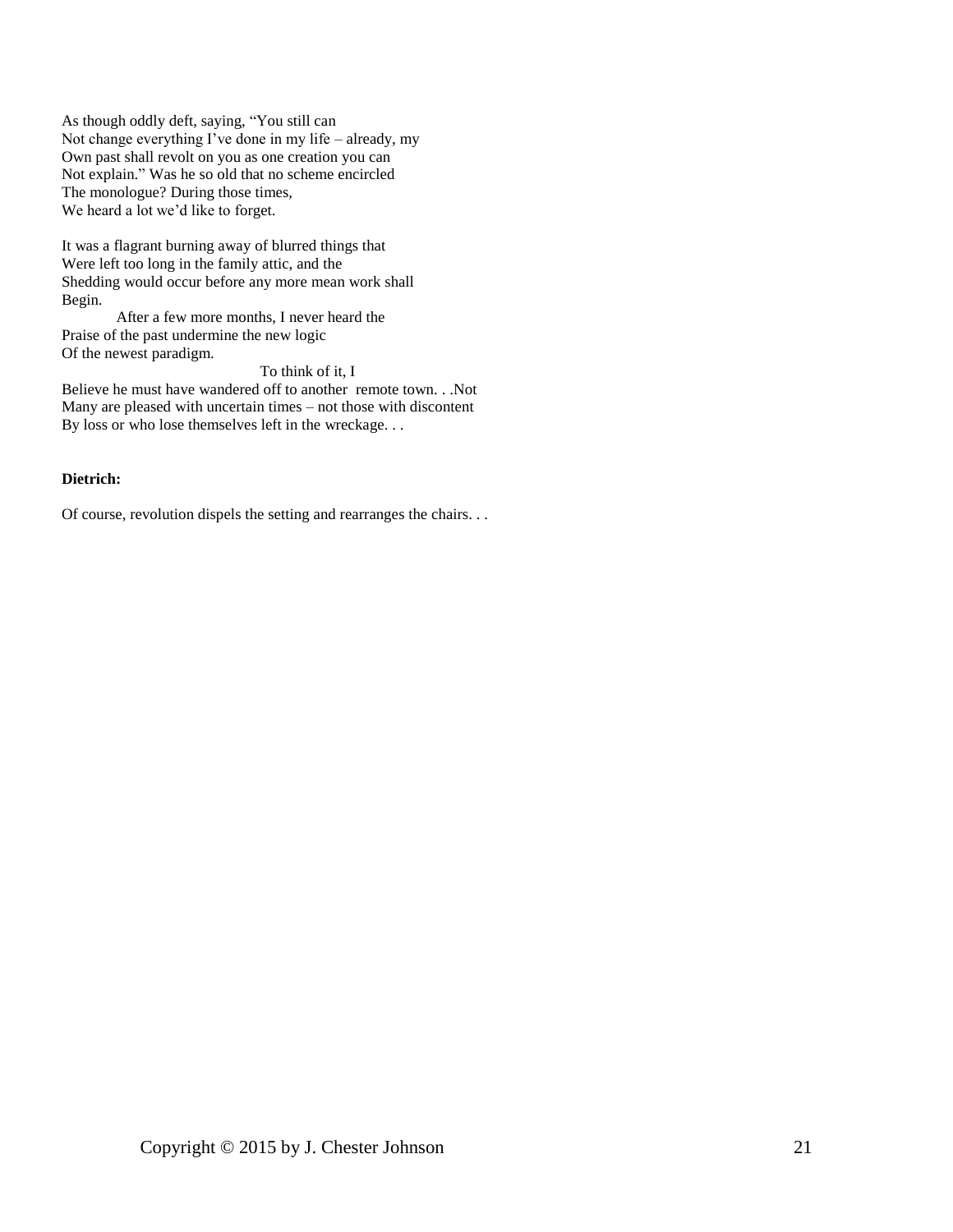**Act VI June, 1942 Location: Kalckreuth Home Munich, Germany**

#### **Dietrich:**

 No warm days left – They seem to pass us  $by - warm$  days to serve To get the sting of winter and hibernal disappointments Out of our deep muscles.

 Someone had stolen my rush of Texture and paled it such that I couldn't boast of either A greed of isolation or a greed of comfort, the Need to be with none or the need to talk. In the glare of madness, I was not the person I continued to expect, though the stare of those who Did not know assumed I had become the last, best chance That remained once our safety was looted and consumed away. . .

#### **Voice of the Condemned, #112028:**

 Things must be More than habitual or correct in the recent morning – they Must raise a cause for a form of justice. . .

 These times, talks of survival, are a style Of lying. . .But surviving spoke back to let us Know we'll wake mornings marvelously dying, always vast and rare.

#### **Richard N.:**

It's the habit of things I miss most now When I am at this fragile moment fitting The mood of the current world. History was already clued in; The soldiers – they must repel those who dare To keep them from crimes they'd like to see, the Times they'd like to deliver and the heroes they'd leap To be.

#### **Dietrich:**

It yet seems harshly too serious that serious roles are Too perfect for any of us. I retrace how Then in training, the world never did reflect my cut Of it; the world leaned always askew; but now it Lies ever more aligned. I glean too well the reason I'm here delayed or the reason they strain to Imprison me in myself: They chaff to find when soon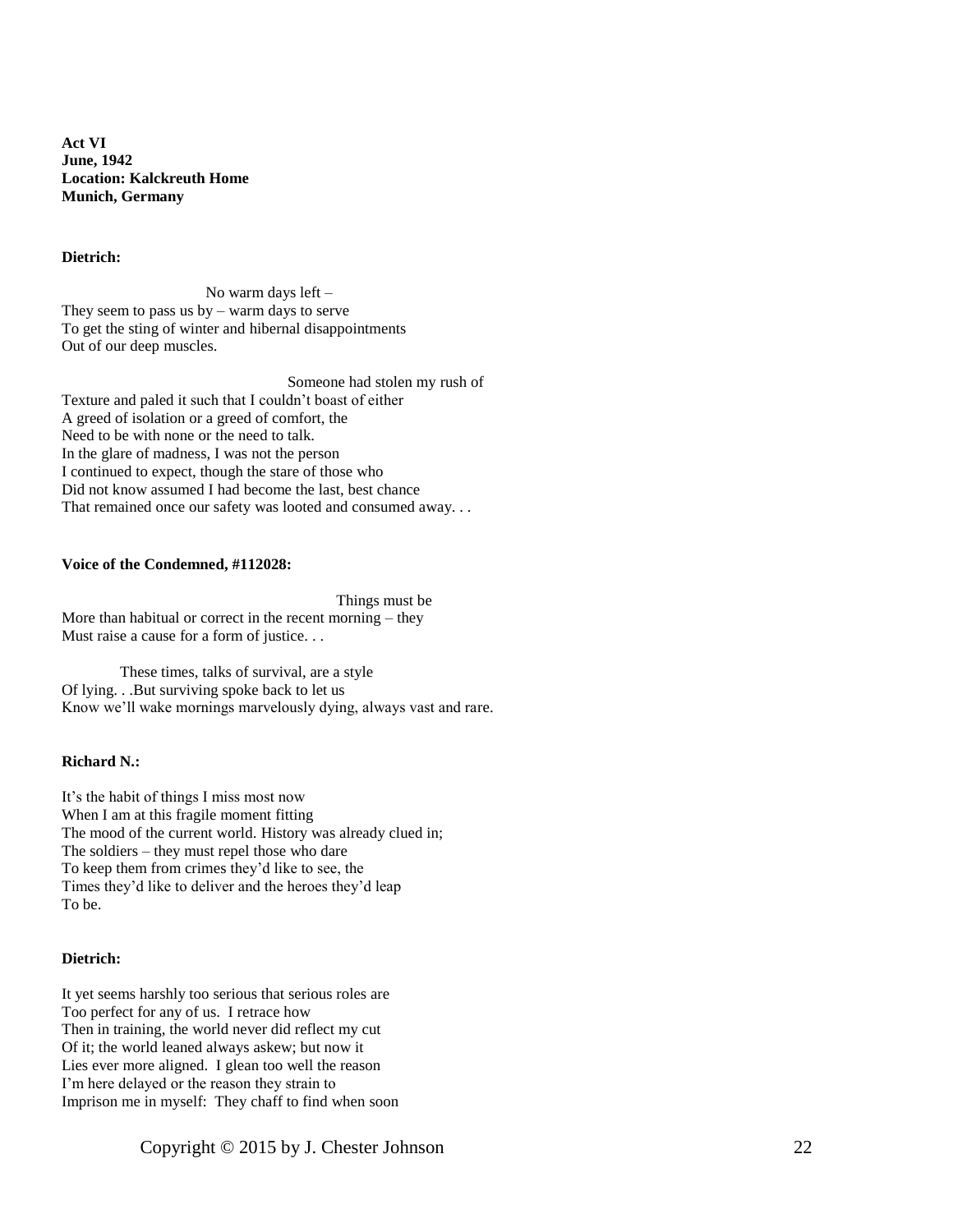Illumed, I'll not stop. . .

An empty church or prisons replete with confused rakes And victims, while the dead had wanted A better country to deserve. . .Following rumors That wade through the streets, trailing to spot the guilty To prove the rumors were true and should not fade , Most diverging knew the dying was once again another mere Tactic to rid the world of the boast of innocence. . .

I don't need objects or evidence the way I did; I don't fight the way I did. In all respects, I'm getting weary of all that promises more than I Have yet received.

#### **Voice of the Condemned, #506790:**

The body cannot fill itself , but deigns to keep On eating until the hunger to survive will have eaten itself And its vanity.

#### **Dietrich:**

 The enduring harm, the grinding ache, pain – I take these as methods, almost a discipline .

To suffer,

That is to be free, To defy the apostasy from peace and mercy. . .

#### **Gertrude:**

Contents will run like light water into The oceans that swallow and fulfill a refuge of change – To the dangerous, we're not yet danger, And we can still be used, though there's no kindness Nor agreement.

Have you read anything catching so briefly the message of This brave letter we received from my sister? Part of It I'd like to share with you. . .

"You

Are missed, Dietrich, more than others would be missed, For you knew us so well, while we'd persist in Tales and needing someone to stitch up the family's refrain . You'll behold everything I mean by this – we don't escape by Talking about the future at home anymore. The songs keep Us from thinking about the present rout, and we desire A lull from the next vicious report. There's no one To rely on anymore for shaking excess, for God's sake, From the newspaper, when those yielding minds can be blamed For the cheap manner news is spread. I've recently inherited The rude role of obstructionist since you left. Today, I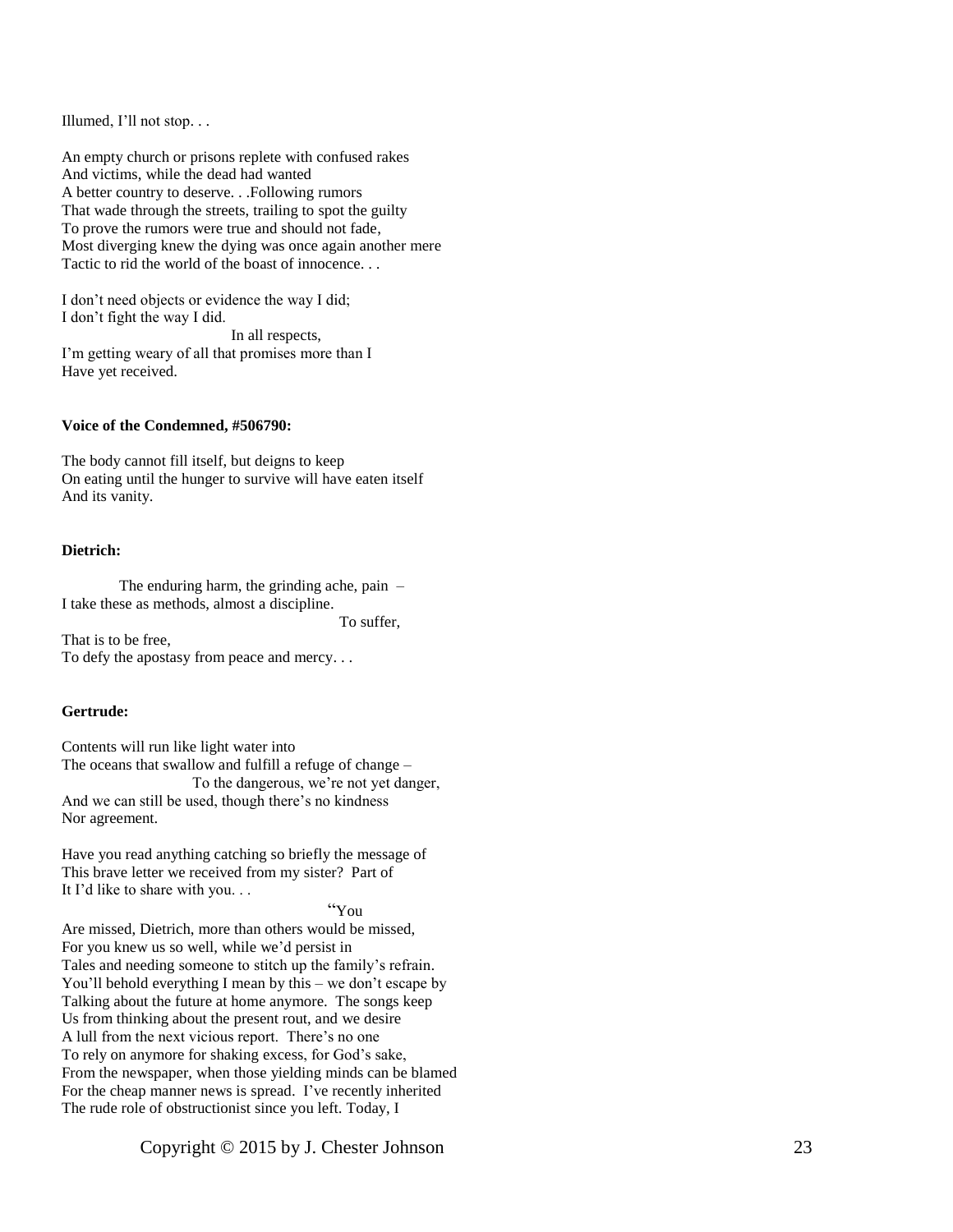See the single and suspiciously whole contagion you had and The power you exerted over us all. Yet, one thing, Dietrich – we don't doubt the deserted ones as much as We had – to receive the harsh side of your intuitive Voice for doing so. There's nothing seductive nor softly conveyed Enough happening to any of us to urge us outwardly, As we linger about the cruel deviling that won't go Away. Someday, we'll talk about better parts of our hectic And compelled country." She ends the letter by telling Of friends talking much less now than they Ever did when, in any respect, there were so Many more of them with whom to speak. Subjects are different now, and everyone can ignore each other Somewhat better, for they are much more conscious of each Other than they've ever been, especially waiting for the cruelest day.

#### **Dietrich:**

For as truth turns less important than survival. . .For as Bitter as I resound, survival, to most, stays colorless and Native truth, loosely confusing right and wrong. . .

They come again, the night panthers after my curled and Covered soul, who'll take equal pleasure in having my body First.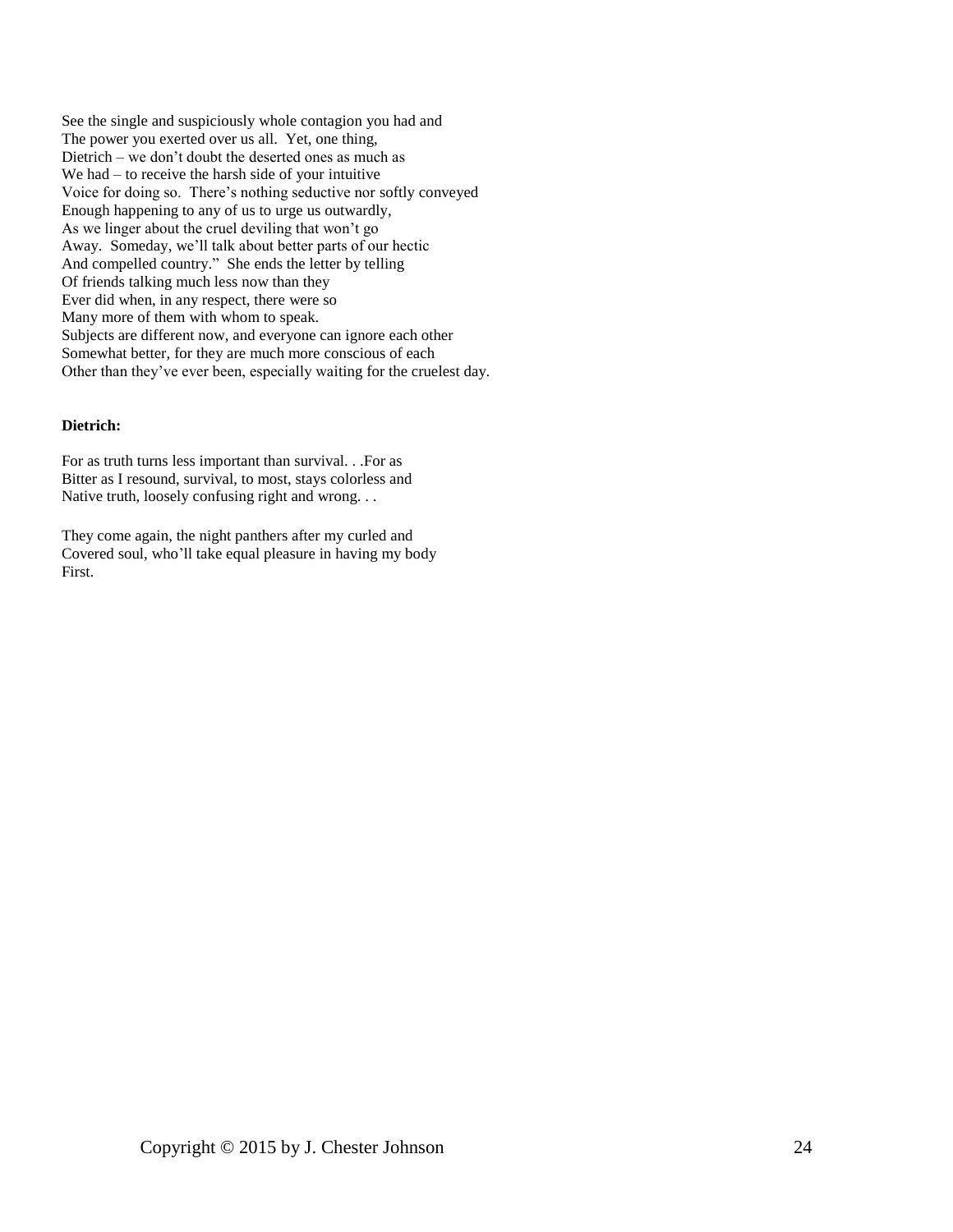**Act VII June, 1942 Location: Klein-Krossin Estate Near Kieckow, Germany**

#### **Dietrich:**

 I have come To see nothing to confirm history happens to assert Itself toward better times. In this nation, A hard rule has ways of tripping into codes And reverent names, as if, by nature, Events happen that come to be best For mostly all, so they say. . . Doubting this rhyme, I watch then for any vitreous signs For power to play itself out daily above The exercise of truth. Many, even uncouth ones, didn't say So, but they learned power had rendered truth useless again – At least, moral truth useless, as a cliché rose Too large for any to resist.

#### **Voice of the Condemned, #917643:**

 To be so honest there means not to Be there at all. . .honesty, in peril and penalty, To be null over protracted time. . . As though deniers know the place we Want to go, but the place of refuge quits and Dissolves before we ever reach it.

#### **Voice of the Condemned, #034789:**

We're tired of listening for an ethic; if we Weren't, you'd be received, and the tyrant wouldn't have acquired The country as a personal yard for those arrogant romps.

#### **Dietrich:**

It's on febrile ground that tests Are won and lost. The method to fit, the tack For winning, must contrast with the moral – we have quickly Found, in the gust of these years, That to fade sends the highest mode of conduct. . .Yet, We've heard the most facile is one who tends to The tools and gears in this upheaved land, which Puts poets and theologians to the ground and foremost fears...

 While a salesman can beat us, we don't Have to ply the stuff he's selling, but plan on It, we're stuck with the politician we instate.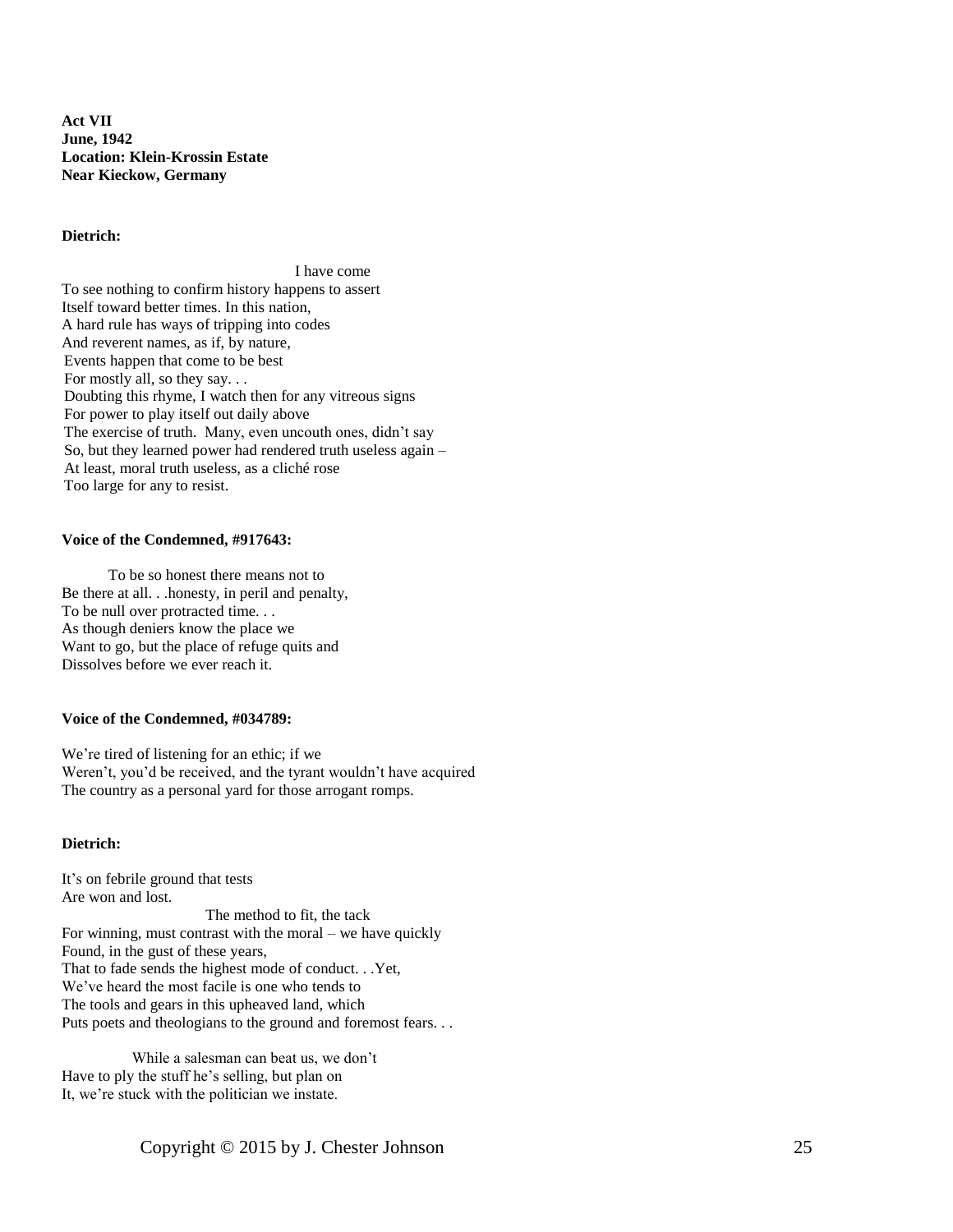Enemies of the state because we think aside, but then We're shortly enemies of the laws to think at all.

#### **Voice of the Condemned, #420829:**

Recall the times we were Too silent to hear schemes from any keenly Longing, who no longer listened, but, learning to declare, Gave themselves a job in the fight.

 That's not The way it is around the innocuous many – brittle, disappointed Folk who'll keep repeating a tiresome day for cadence, While time apparently never moves and deep power seems no More brutal in one year than another. . .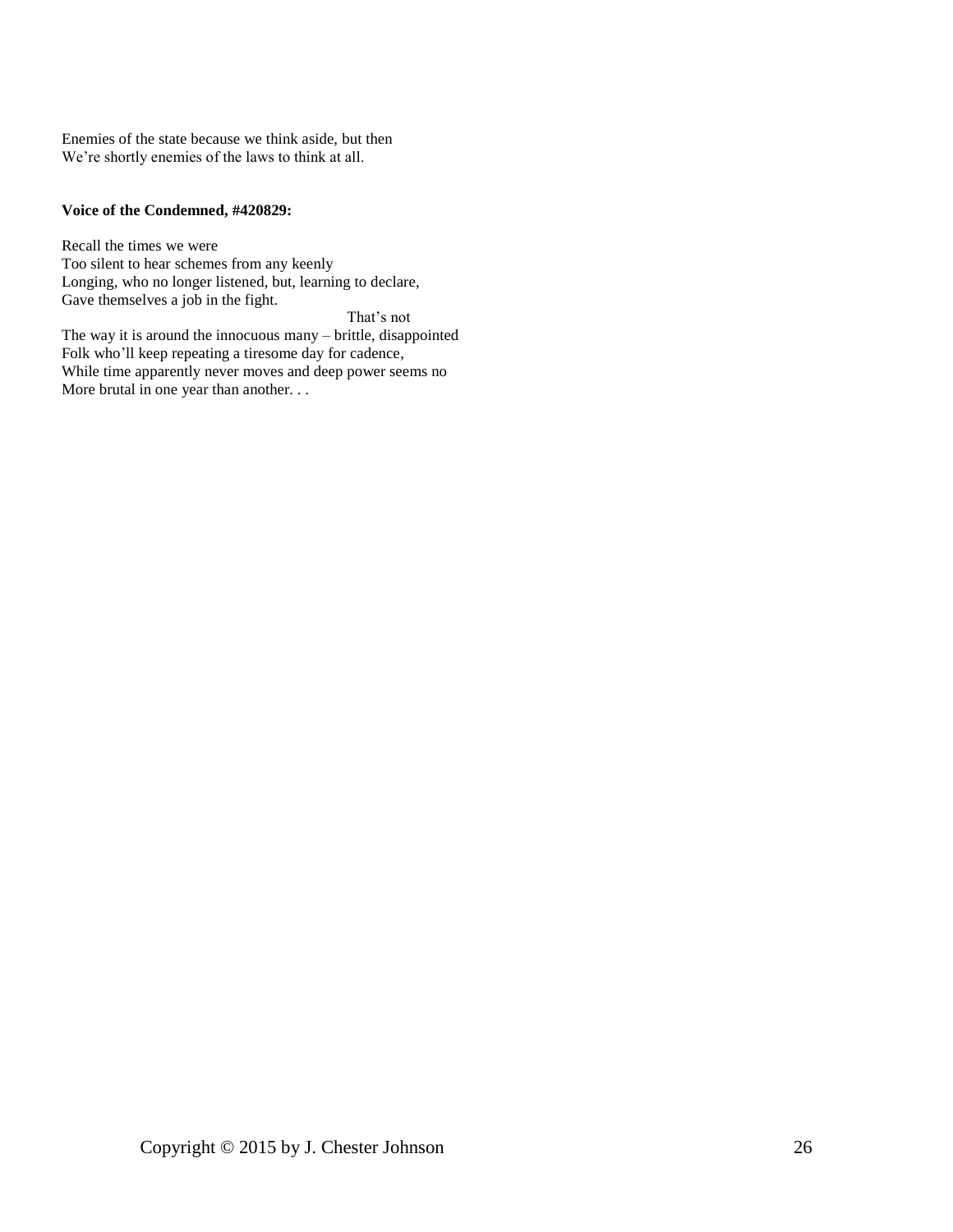*By September, 1942, Hitler's victories yield an extraordinary amount of territory, encircling most of the Mediterranean; he also controls the land mass from northern Norway at the Arctic Ocean to Egypt and from the Atlantic to the southern parts of the Volga River. However, Germany's military fortunes decline quickly thereafter; by late 1942, the Soviets surround twenty-two German divisions at Stalingrad, El Alamein is broken through by Montgomery's forces, and the Allies achieve other advances in North Africa. In October, 1942, Dohnanyi and Bonhoeffer are informed they have been named in an investigation, conducted by the Gestapo, into certain sensitive areas, such as money going to Jewish refugees as part of "Operation 7" and anti-government sentiments and plans among Abwehr officials and staff. In February, 1943, the conspirators believe a coup will occur in March through "Operation Flash" – with a bomb to be placed on Hitler's plane leaving Smolensk on March 13th; however, the bomb does not explode. Another attempt in early 1943 also fails. On April 5, 1943, Dietrich Bonhoeffer, Hans von Dohnanyi and his wife, Christine, Dietrich's sister, are arrested – Dietrich at the Bonhoeffer family home; Christine is released a month later, but Bonhoeffer and Dohnanyi remain incarcerated for the rest of their lives – charges against them by the Nazi government expand during their imprisonment.*

#### **Act VIII**

**The Day of Arrest Location: The Bonhoeffer Family Home, Marienburger, Allee 43 Berlin, Germany**

#### **Dietrich:**

 I think about solitude More – a mere premonition before I draw a harsh future? For I find I want To be alone more than I ever have, earnestly too, Though I've never been alone so much before. Yet, when away, I think of home too easily, As though an evil pall exists from some final and Grave sentence there. Yes, I miss the many I love – Of course, daily. I don't try talking quite as much, out of context, as I Did, for I have more to uncover than I Have to say. Friends, who had never refused me, reply Slowly now when I need them in a hurry. I Don't rely on jokes anymore to get me by gloom Or on tricks to retrieve stolen scenes. I grew much older than I thought I would in a short time. Among romantics, I am pale to give advice. And I don't seek New settings much anymore either, for the pattern fails to Give its pleasure anymore. Oddly, if at all wise, I know survival and tons Of evidence are merely dry education. A moment's meant to be astute As if I were to instill and envelope myself With every thinker who has brushed the same vow and Rock I have. And I daydream a lot instead and Listen to others and remember things, a stock of flight, Formerly forgotten. Or I Foretell reports to come that cause Constant thought over those I'll remember but will probably Never encounter again.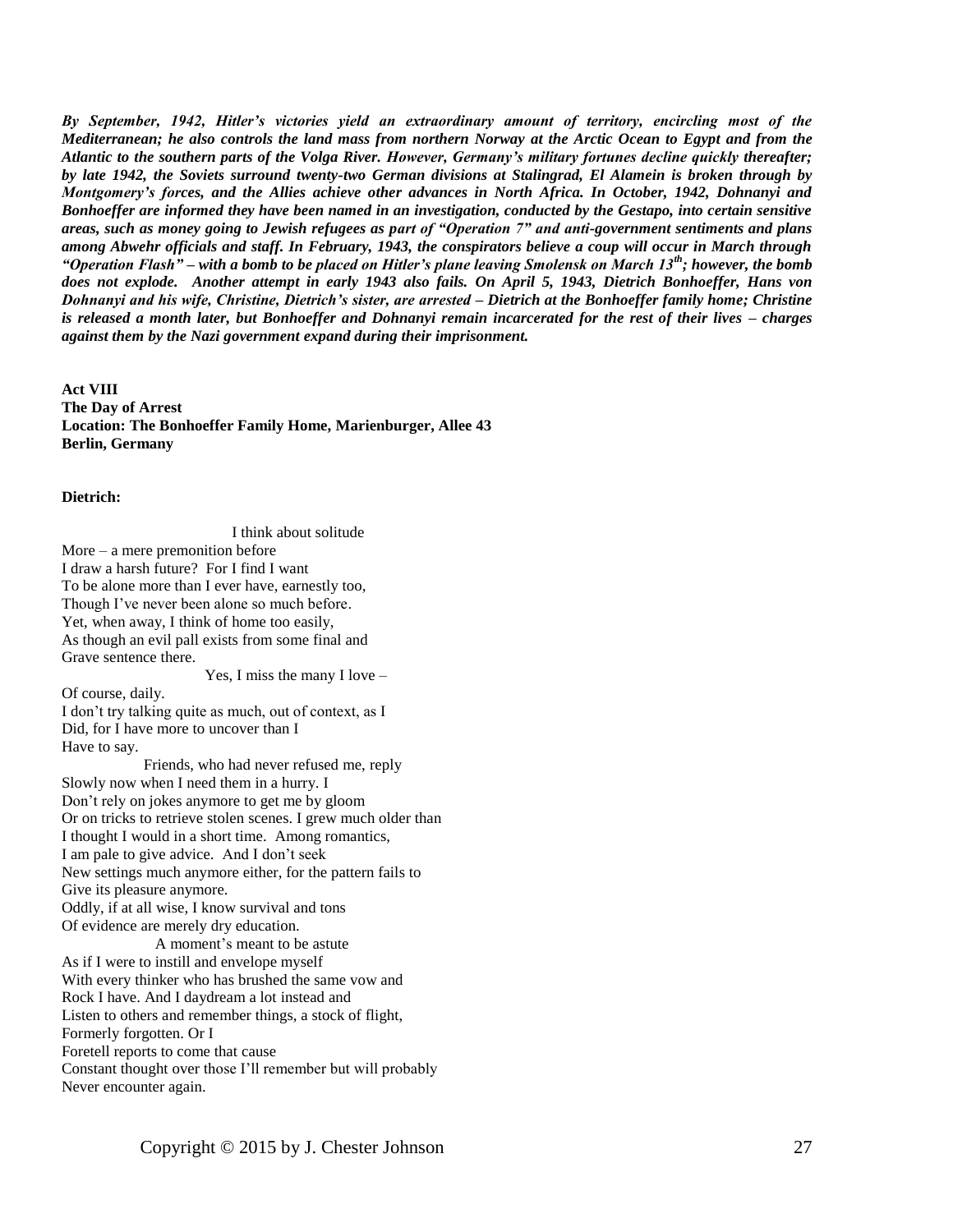#### **Richard N.:**

 New machines, time force New allegiances, wresting others into other enclaves. . . The course acquires Its way doubtlessly – clear of bit players, contrivances And all that reminds all of mere fashion. And the faster, once done, More reliable lies the course over the land, Building new order in a little less time. . .

#### **Gertrude:**

Our Heroes are constantly ablaze by passing through an abyss – the Will to history. . .

#### **Voice of the Condemned, #011725:**

 The rightness we hype, Though the display of an angle could rightly As well have been directed in still another way and Could have also been wrong: war has too many perfected Rules for those looking casually at conduct; for it is Expected after the famed battles that victors will bring A thick moral to the reason the other side Finally lanquished. . .as the moral can justify any sick purpose For any war and divert words from an honest charge Against those who mark, mine and insert the blood. With the weakest bearing blame for the dead, a comfortable Violence comes as the treat. . .A world connects the shame.

#### **Voice of the Condemned, #626380:**

The soldiers

When they race so high, swarming, a faceless horde of Wasps – they're too sure the base world they build won't Be complete until all of us are wrenched from everything We thought we were.

#### **Voice of the Condemned, #197865:**

The malicious maneuvers to exclude include greatness of a kind: A glaring light beyond all simple light, barbarous pride, No reserved candor, instability by a strict consolidation of thought . . .as a sound wears out its Words. . .as the drone kills everything that purports radiance. . .

And the rest who listened too little hear less and

Have confirmed it would be best to be entirely deaf.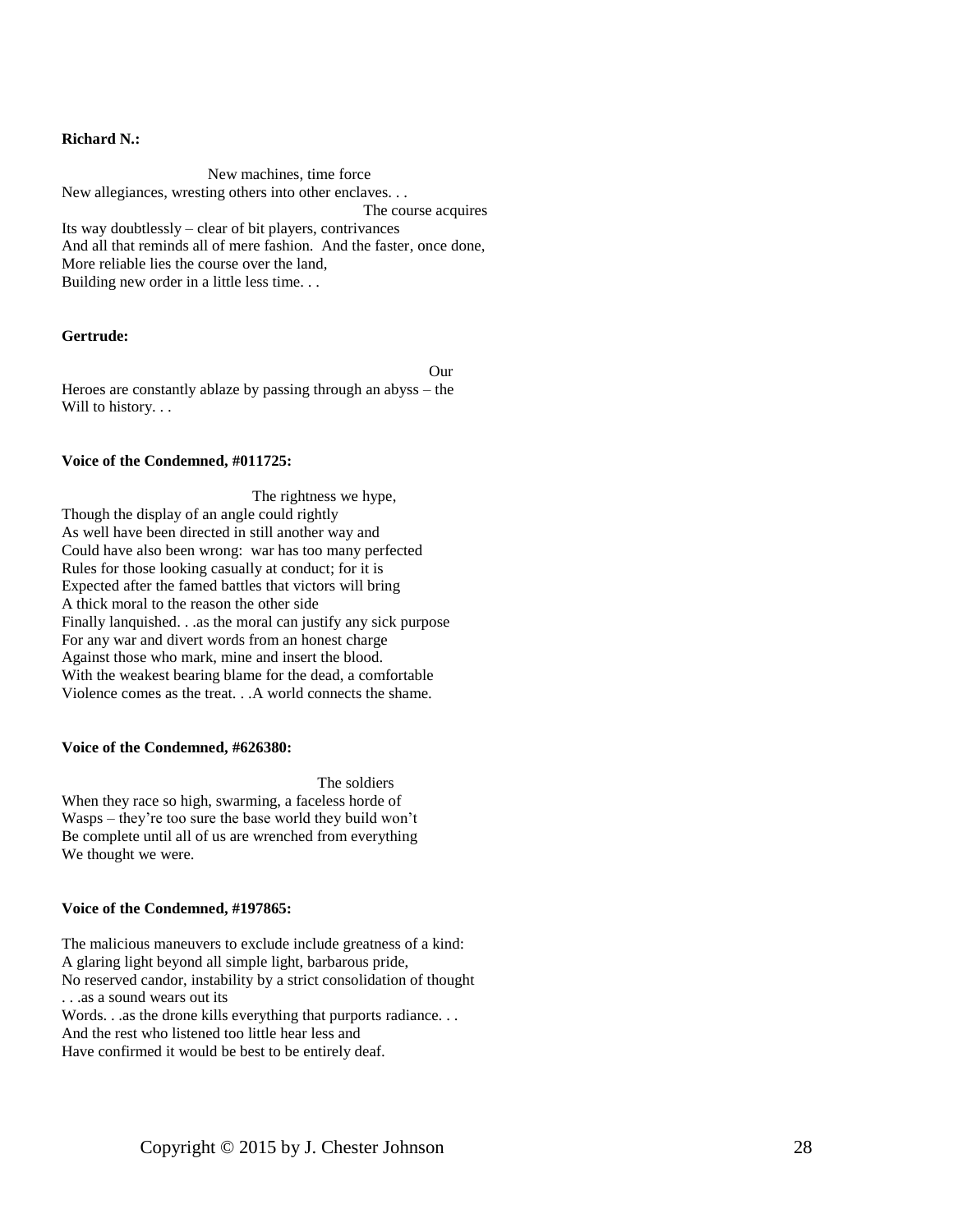#### **Voice of the Condemned, #745014:**

Hypnotic chants: The nature they effect to Inflate the flaws and storied parts of us and Objectify them into a monument, jeered and codifed; The flaws, all the time buried deep, a testament in Us, our secret weapon. . .

#### **Dietrich:**

I am never without reasons; they come to me too Dark to disguise, young and also stout, light as unmeasured Light. In a versatile and strange way, they resemble liberty Without delay. . .

#### But reasons

Can also bring chaos, for they'll never be at rest Until we dilute or diffuse whatever they've said... If I can believe in more than something reasonable, I'd Like to sustain and quickly retrieve it. . .as reason still Continued a desire, even as desire was hardly restrained by Reason.

 I infer scores of many inspired by doubt. . .But that's all Meaningless to those who can foresee a future so Greedily they establish no restrictions on it... In a time of extreme answers, extreme questions are hardly safe.

#### **Gertrude:**

 The already announced results, tribute to the marauders, catch most short – With power trying to convince us of surety through insults. Yes, I'm deceived cheaply on behalf of a future I had never seen but couldn't neglect. New shapes teach New size – we're called to the last, perfect tower.

#### **Voice of the Condemned, #348127:**

 Within view of The actual, we're publicly more assailed with each thunder of Loose bombs, combing and darting so near our zone Of panic...

 Though we fought Closer there for every life than these severed winners, who Hunt us, these neighbors favored by air without selves to Explain.

#### **Dietrich:**

They step loudly, steps ricocheting against the center, vital part Of an inviting, this inviting heart – pulse momentarily convinced! I Feel no drift waiting to be struck by loud resolve. Do not stop them. A swift fever must have